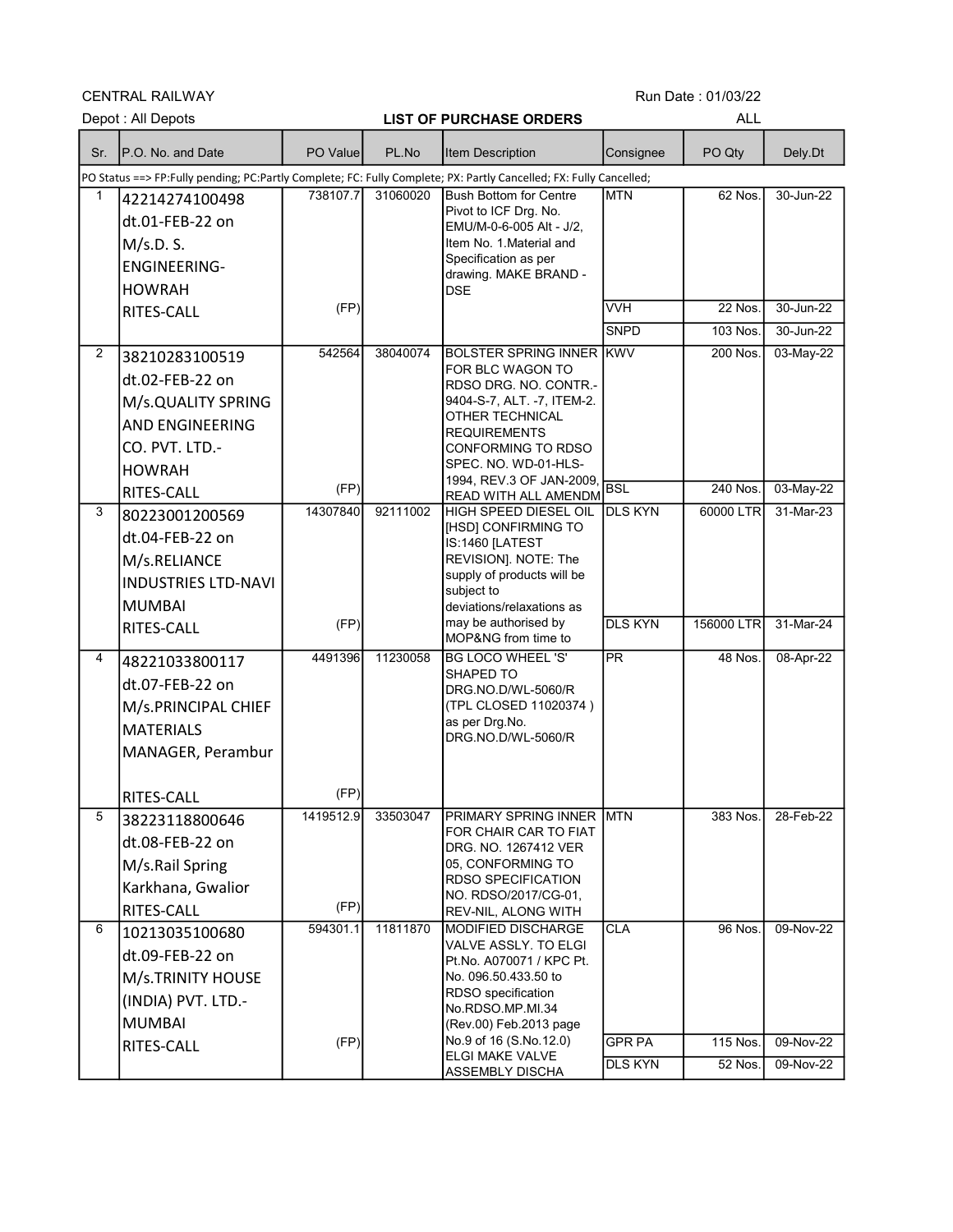| 7  | 27223005100692                             | 582223.8       | 25378806 | <b>SET OF BUSHES FOR</b>                                  | <b>ACL BSL</b> |                | 15 Set 31-Aug-22 |
|----|--------------------------------------------|----------------|----------|-----------------------------------------------------------|----------------|----------------|------------------|
|    | dt.10-FEB-22 on                            |                |          | WAP-1 LOCO BOGIE<br><b>COMPRISING 10 ITEMS</b>            |                |                |                  |
|    | M/s.KRISTEEL                               |                |          | 296 NOS, AS PER                                           |                |                |                  |
|    | CORPORATION-                               |                |          | SKETCH NO.<br>BSL/ELW/SK.NO.7024 ALT-                     |                |                |                  |
|    | <b>MUMBAI</b>                              |                |          | 5.                                                        |                |                |                  |
|    | <b>RITES-CALL</b>                          | (FP)           |          |                                                           |                |                |                  |
| 8  | 27212492100693                             | 599659.2       | 23618401 | CAB HEATER ASSLY TO                                       | <b>ACL BSL</b> | 150 Nos.       | 20-May-22        |
|    | dt.10-FEB-22 on                            |                |          | ELW'S<br>RG.NO.ELW/BSL/WAM4/1/                            |                |                |                  |
|    | M/s.HEATEM                                 |                |          | 90.030.ALT-1.                                             |                |                |                  |
|    | <b>ENGINEERING CO.-</b>                    |                |          |                                                           |                |                |                  |
|    | KOLKATA                                    |                |          |                                                           |                |                |                  |
|    | RITES-CALL                                 | (FP)           |          |                                                           | <b>ACL BSL</b> | <b>75 Nos.</b> | 30-Jun-22        |
|    |                                            |                |          |                                                           | AQ             | 15 Nos.        | 30-Jun-22        |
|    |                                            |                |          |                                                           | <b>KYN</b>     | 30 Nos.        | 30-Jun-22        |
| 9  | 27214678100694                             | 5242439.69     | 29140470 | ISET OF SPARE FOR<br><b>BRAKE DISC ASSEMBLY</b>           | <b>ACL BSL</b> | 25 Set         | 31-Jul-22        |
|    | dt.10-FEB-22 on                            |                |          | OF WAP-5 LOCO.ONE                                         |                |                |                  |
|    | M/s.FAIVELEY                               |                |          | SET CONSISTS OF 5<br>ITEMS 80 NOS. AS PER                 |                |                |                  |
|    | <b>TRANSPORT RAIL</b>                      |                |          | ANNEXURE. 1)SAFETY                                        |                |                |                  |
|    | <b>TECHNOLOGIES INDIA</b>                  |                |          | NUT FTRTIL PART                                           |                |                |                  |
|    | PRIVATE LIMITED-                           |                |          | NO.D000664-101 QTY= 16<br>2) SPRING WAHSER                |                |                |                  |
|    | <b>HOSUR</b>                               |                |          | FTRTIL PART NO.D000630                                    |                |                |                  |
|    | RITES-CALL                                 | (FP)           |          | 101 QTY=                                                  |                |                |                  |
| 10 | 38212235100723                             | 2169135        | 30010755 | HIGH CAPACITY HYTREL MTN<br>LOWER WASHER FOR              |                | 1425 Nos.      | 12-Jun-22        |
|    | dt.11-FEB-22 on                            |                |          | PRIMARY SUSPENSION                                        |                |                |                  |
|    | M/s.RAMA                                   |                |          | TO RDSO DRG. NO. CG-K<br>4059, ALT.4 MATERIAL             |                |                |                  |
|    | <b>ENGINEERING WORKS-</b>                  |                |          | AND SPECIFICATION TO                                      |                |                |                  |
|    | <b>HYDERABAD</b>                           |                |          | RDSO SPECN. NO. C-<br>K409, REV.2 WITH AMDT -             |                |                |                  |
|    |                                            |                |          | 4 OF AUGUST-2016                                          |                |                |                  |
| 11 | RITES-CALL                                 | (FP)<br>784700 | 30230421 | <b>COLLAR FOR ENHANCED MTN</b>                            |                | 1900 Nos.      | 03-Apr-22        |
|    | 38211158100521                             |                |          | <b>CAPACITY SCREW</b>                                     |                |                |                  |
|    | dt.02-FEB-22 on                            |                |          | COUPLING TO RDSO                                          |                |                |                  |
|    | M/s.RAMKRISHNA                             |                |          | DRG. NO. SK-99002 ALT-<br>5, ITEM NO. 9. MTRL AND         |                |                |                  |
|    | <b>FORGINGS LIMITED-</b><br><b>KOLKATA</b> |                |          | SPECN AS PER DRG.                                         |                |                |                  |
|    |                                            | (FP)           |          | THIS ITEM IS RESERVED<br>FOR PROCUREMENT                  |                |                |                  |
| 12 | RITES-CALL<br>41213964100757               | 1273125.6      | 40120740 | EDAM DDSA ADDDAVED<br>Insulated copper earthing           | <b>SNPD</b>    | 1080 Nos.      | 15-May-22        |
|    | dt.14-FEB-22 on                            |                |          | cable as per IS 191 size                                  |                |                |                  |
|    | M/s.KAMLESH                                |                |          | 95sq.mm & length 26 inch -<br>28 inch along with both end |                |                |                  |
|    | INDUSTRIES-MUMBAI                          |                |          | terminal crimping socket                                  |                |                |                  |
|    |                                            |                |          | size 95 Sq.mm - 100<br>sq.mm. Make: OWN                   |                |                |                  |
|    | RITES-CALL                                 | (FP)           |          | MAKE.                                                     |                |                |                  |
| 13 | 18222220100774                             | 726648.72      | 17452168 | <b>ELEMENT ENGINE AIR</b>                                 | <b>GPR PA</b>  | 42 Nos.        | 30-Mar-22        |
|    | dt.15-FEB-22 on                            |                |          | FILTER FIBRE GLASS 6-                                     |                |                |                  |
|    | M/s.PIONEER FIL-MED                        |                |          | 3/8 INCH X 27-9/16 INCH<br>TO EMD PART                    |                |                |                  |
|    | PVT LTD-NEW DELHI                          |                |          | NO.8470903 Firm's offer                                   |                |                |                  |
|    |                                            |                |          | accepted : Element Filter<br>for EMD locomotives to       |                |                |                  |
|    | RITES-CALL                                 | (PC)           |          | EMD Part No. 8470903                                      | <b>DLS KYN</b> | 42 Nos.        | 30-Mar-22        |
|    |                                            |                |          | $\Delta$ l T $\Delta$ b (DI $M$ Dart Ne                   |                |                |                  |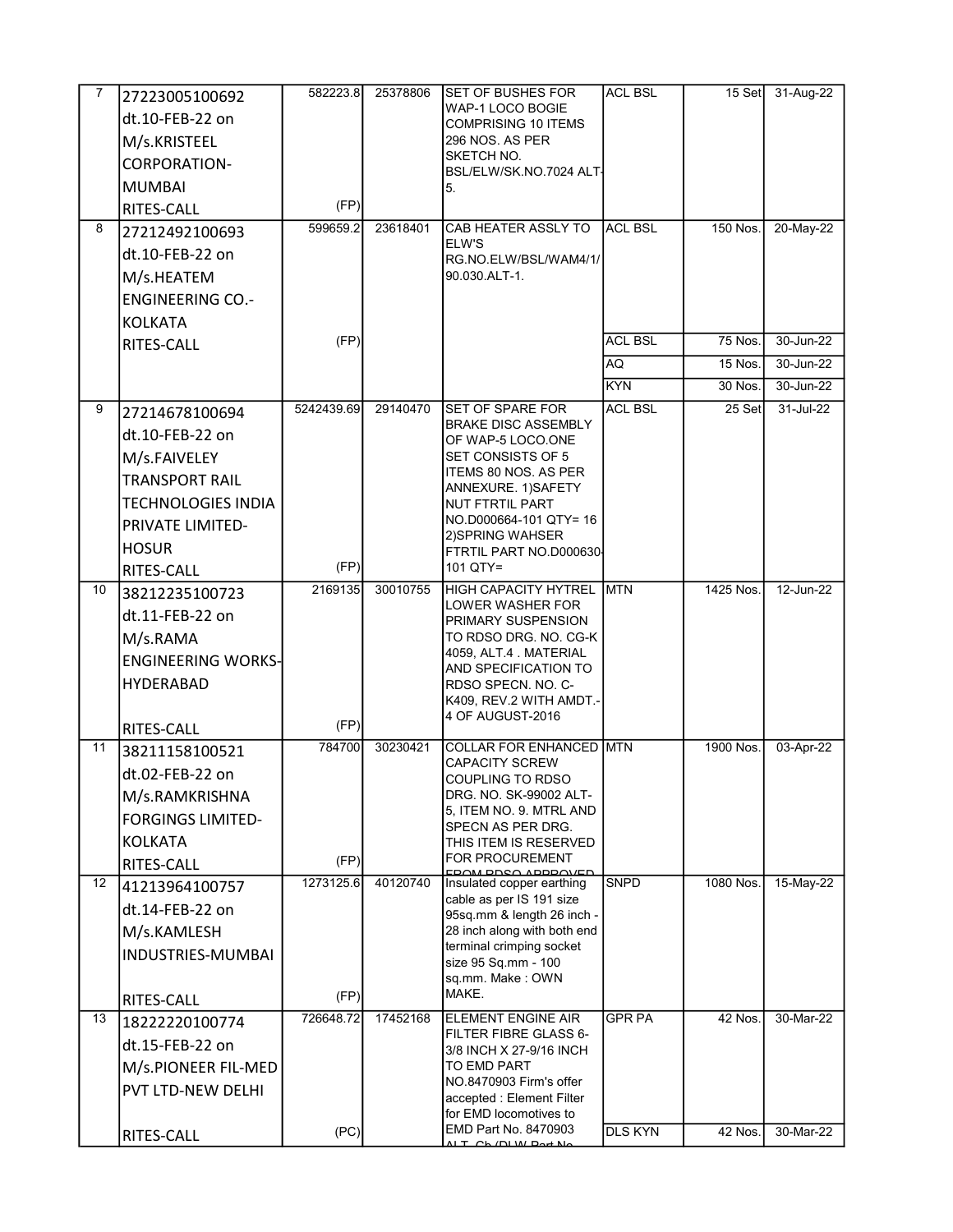| 14 | 27223629100837               | 1255520   | 29610047 | Fire detection equipment                            | <b>ACL BSL</b> | 8 Nos.         | 30-Jun-22 |
|----|------------------------------|-----------|----------|-----------------------------------------------------|----------------|----------------|-----------|
|    | dt.18-FEB-22 on              |           |          | along with connector (Pos                           |                |                |           |
|    | M/s.HIND RECTIFIERS          |           |          | No- 212) as per CLW<br>Specn. No.                   |                |                |           |
|    | LIMITED-MUMBAI               |           |          | CLW/ES/3/0057 and ABB                               |                |                |           |
|    |                              |           |          | document No. 3EHP                                   |                |                |           |
|    | RITES-CALL                   | (FP)      |          | 590451 R0002.                                       |                |                |           |
| 15 | 27223517100857               | 516704.3  | 29480048 | FILTER ASSLY FOR OIL                                | <b>ACL BSL</b> | 7 Nos.         | 30-Apr-23 |
|    | dt.21-FEB-22 on              |           |          | <b>COOLER VENTILATION</b>                           |                |                |           |
|    | M/s.AIR FILTER               |           |          | AS PER CLW SPEC<br>NO.CLW/MS/3/012, PART-           |                |                |           |
|    | <b>INDUSTRIES PVT. LTD.-</b> |           |          | I.II.III, ALT-5 AND CLW                             |                |                |           |
|    | KOLKATA                      |           |          | DRG. NO. 1209. 11. 135. 123                         |                |                |           |
|    |                              | (FP)      |          | ALT-3 (ABB NO.IA 111-<br>00014 & IA 116-0003).      |                |                |           |
| 16 | RITES-CALL<br>41211679100866 | 2454142.6 | 41097130 | Glass Banding tape size:-                           | <b>TMW</b>     | 141940 MTR     | 29-Nov-22 |
|    |                              |           |          | 0.33X20mm as per RDSO                               |                |                |           |
|    | dt.22-FEB-22 on              |           |          | Specification No. SPEC/E-                           |                |                |           |
|    | M/s.VINEET TRADERS-          |           |          | 7/17-REV '1' of May 2004.<br>[shelf life 12 months] |                |                |           |
|    | <b>THANE</b>                 |           |          | MAKE:MK-NASHIK                                      |                |                |           |
|    | RITES-CALL                   | (FP)      |          | INSULATION.                                         |                |                |           |
| 17 | 27223675100877               | 711433.8  | 29400065 | Window Assly. as per CLW ACL BSL<br>SPECN. NO.      |                | 9 Set          | 31-Dec-22 |
|    | dt.22-FEB-22 on              |           |          | CLW/MS/3/014 ALT-5.                                 |                |                |           |
|    | M/s.CHANDRA                  |           |          |                                                     |                |                |           |
|    | UDYOG-HOWRAH                 |           |          |                                                     |                |                |           |
|    | RITES-CALL                   | (FP)      |          |                                                     |                |                |           |
| 18 | 27223342100879               | 1231495.2 | 29100094 | PUSH PULL ROD FOR<br>WAP5 AS PER CLW                | <b>ACL BSL</b> | <b>18 Nos.</b> | 31-Mar-23 |
|    | dt.22-FEB-22 on              |           |          | DRG NO 1209 01 113 006                              |                |                |           |
|    | M/s.TIRUPATI                 |           |          | ALT-4 CONSISTING OF (1)                             |                |                |           |
|    | <b>ENGINEERING WORKS-</b>    |           |          | FLANGE AS PER CLW<br>DRG. NO. 1209.01.113.007       |                |                |           |
|    | <b>KOLKATA</b>               |           |          | ALT-7 (2)TUBE WELDING                               |                |                |           |
|    | RITES-CALL                   | (FP)      |          | AS PER CLW<br>000 212 1000 01 212 009               |                |                |           |
| 19 | 38212502100963               | 736282.24 | 30020451 | Rear Cover for Axle Box                             | <b>MTN</b>     | 629 Nos.       | 30-Sep-22 |
|    | dt.28-FEB-22 on              |           |          | (Finish Machined) to ICF<br>Drg. No. T-0-2-603 Alt- |                |                |           |
|    | M/s.LAKHANI METAL            |           |          | G/14, Item No. 2. Material                          |                |                |           |
|    | <b>AND CASTINGS</b>          |           |          | and Specification as per<br>drawing.                |                |                |           |
|    | <b>PRIVATE LIMITED-</b>      |           |          |                                                     |                |                |           |
|    | <b>BIKANER</b>               |           |          |                                                     |                |                |           |
|    | RITES-CALL                   | (FP)      |          |                                                     |                |                |           |
| 20 | 18222009100970               | 693132    | 17020293 | <b>RUBBER SPRING</b>                                | <b>GPR PA</b>  | 16 Nos.        | 31-Jul-22 |
|    | dt.28-FEB-22 on              |           |          | ASSLY FOR WDG4<br>LOCOMOTIVES EMD DRG               |                |                |           |
|    | M/s.BASANT RUBBER            |           |          | NO 40075328 ALT E OR                                |                |                |           |
|    | <b>FACTORY PVT LTD-</b>      |           |          | LATEST (DLW PT.NO                                   |                |                |           |
|    | <b>MUMBAI</b>                |           |          | 17020293)                                           |                |                |           |
|    | RITES-CALL                   | (FP)      |          |                                                     | <b>DLS KYN</b> | 6 Nos.         | 31-Jul-22 |
| 21 | 10211391100566               | 675432    | 11123187 | <b>EQUALISERZER BEAM</b>                            | <b>ACL BSL</b> | 30 Nos.        | 04-Jul-22 |
|    | dt.04-FEB-22 on              |           |          | <b>LONG for TRIMOUNT</b>                            |                |                |           |
|    | M/s.METRO STEEL              |           |          | LOCOMOTIVE BOGIES.<br>RDSO DRG. No. SK.VL-          |                |                |           |
|    | <b>INDUSTRIES-SURAT</b>      |           |          | 178, (REF.No.1), alt."06".                          |                |                |           |
|    | RITES-CALL                   | (FP)      |          | 1)RDS0<br>Specn.No.MP.0.4900.11                     |                |                |           |
|    |                              |           |          |                                                     |                |                |           |

(Rev.02), Dec.2017. 2) STR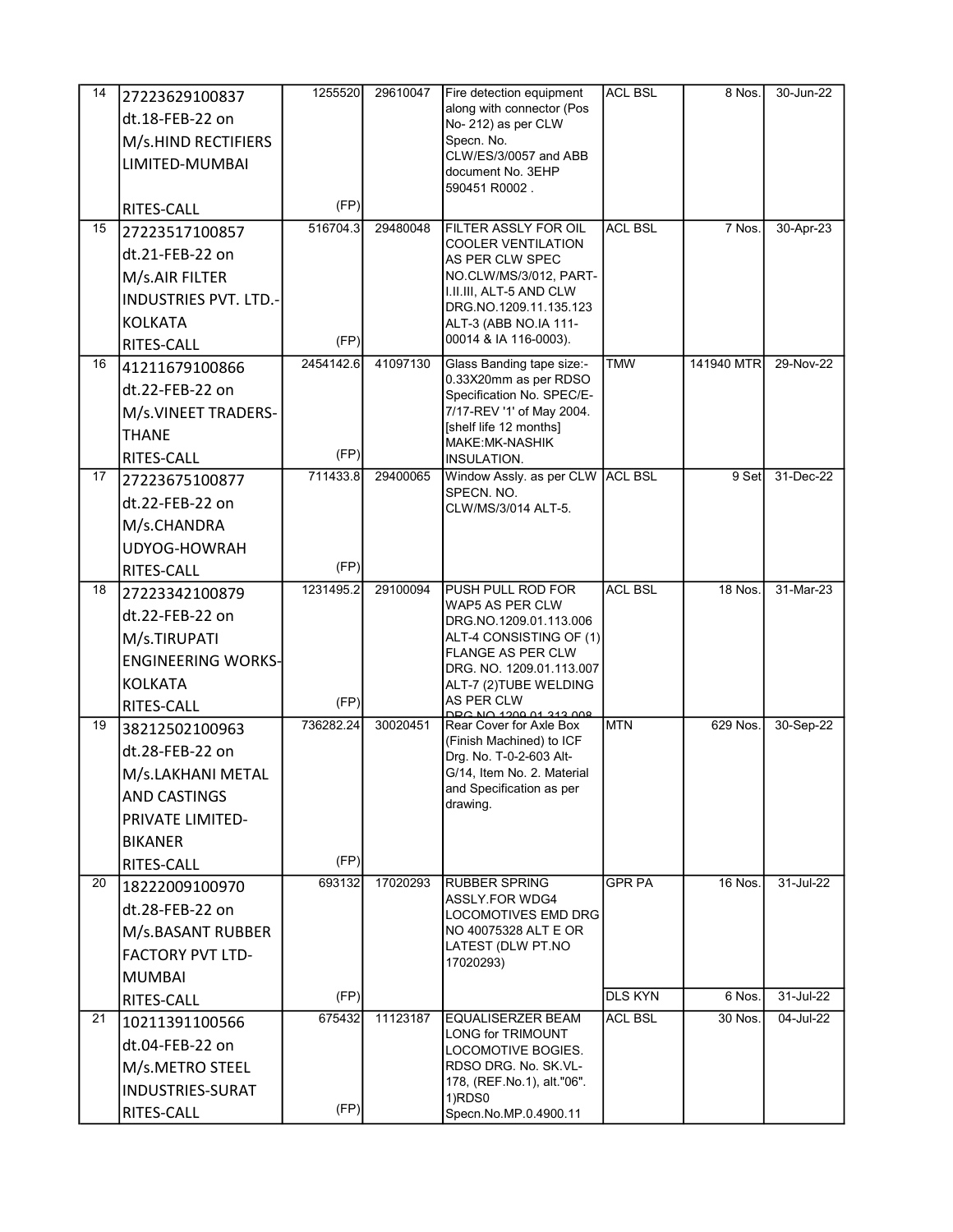| 22 | 42211191100573<br>dt.04-FEB-22 on<br>M/s.PT<br><b>COMMUNICATION</b><br><b>SYSTEMS PRIVATE</b><br>LIMITED-GAUTAM<br><b>BUDDHA NAGAR</b><br>RITES-CALL | 8392112.8<br>(FP) | 31337030 | IMC COACH<br><b>CONTROLLER FOR GP</b><br>194 / MRVC EMU AC-DC<br><b>RAKES COMPATIBLE</b><br>FOR PIS SYSTEM OF AC-<br>DC SIEMENS EMU RAKE<br>Firm's Offer :- M.C Coach<br>Controller compatibale with<br>Siemens existing AC-DC<br><b>EMU Rakes of M</b> | <b>VVH</b><br><b>KALVA</b><br><b>SNPD</b> | 14 Nos.<br>5 Nos.<br><b>10 Nos.</b> | 30-Jun-22<br>30-Jun-22<br>30-Jun-22 |
|----|------------------------------------------------------------------------------------------------------------------------------------------------------|-------------------|----------|---------------------------------------------------------------------------------------------------------------------------------------------------------------------------------------------------------------------------------------------------------|-------------------------------------------|-------------------------------------|-------------------------------------|
| 23 | 85221056800126<br>dt.05-FEB-22 on<br>M/s.PRINCIPAL CHIEF<br><b>MATERIALS</b><br>MANAGER,<br><b>CHURCHGATE</b>                                        | 550620            | 30076134 | <b>SILENT BLOCK FOR</b><br>ANCHOR LINK [TYPE-B]<br>TO RDSO SK. 94101 ALT-<br>2. RDSO SPECIFICATION<br>NO. C-9406 [REV-2] OR<br>LATEST. THIS ITEM IS<br><b>RESTRICTED FOR</b><br>PROCUREMENT FROM<br><b>RDSO APPROVED</b><br>SOURCES ONLY.               | <b>MTN</b>                                | 130 Nos.                            | 06-May-22                           |
|    | RITES-CALL                                                                                                                                           | (PC)              | 30540793 | <b>SINGLE PIECE FRP</b><br>LOUVRE SHUTTER (2"<br>WIDE WINDOW)<br>(COLOUR OF SHUTTER<br><b>FRAME SHALL BE 'SATIN</b><br>BLUE' TO SHADE NO.177<br>OF IS:5/2007) TO DRG<br>NO.RDSO SK-97020, ALT-<br>8, RDSO<br>SPEC.NO.RDSO/2007/CG-<br>02, (REV.1) Feb   | <b>MTN</b>                                | 200 Nos.                            | 06-May-22                           |
|    |                                                                                                                                                      |                   | 30646005 | <b>STAINLESS STEEL</b><br><b>SWIVEL TYPE COAT</b><br><b>HOOK [THREE</b><br>PRONGEDJTO DRG. NO.<br>ICF/STD-6-4-010, ALT-q/2.<br><b>MATERIAL AND</b><br><b>SPECIFICATION AS PER</b><br>DRAWING.                                                           | MTN                                       | 40 Nos.                             | 06-May-22                           |
|    |                                                                                                                                                      |                   | 38164681 | Air Brake Hose Coupling for<br>Brake Pipe to RDSO Drg.<br>No. SK-73547 ALT-13 OR<br>LATEST. MATERIAL AS<br>PER RDSO<br>SPECIFICATION NO. 02-<br>ABR-02 AMENDMENT NO.<br>3 OF APRIL-2010 OR<br>LATEST. This item is<br>reserved for P                    | <b>MTN</b>                                | 300 Nos.                            | 06-May-22                           |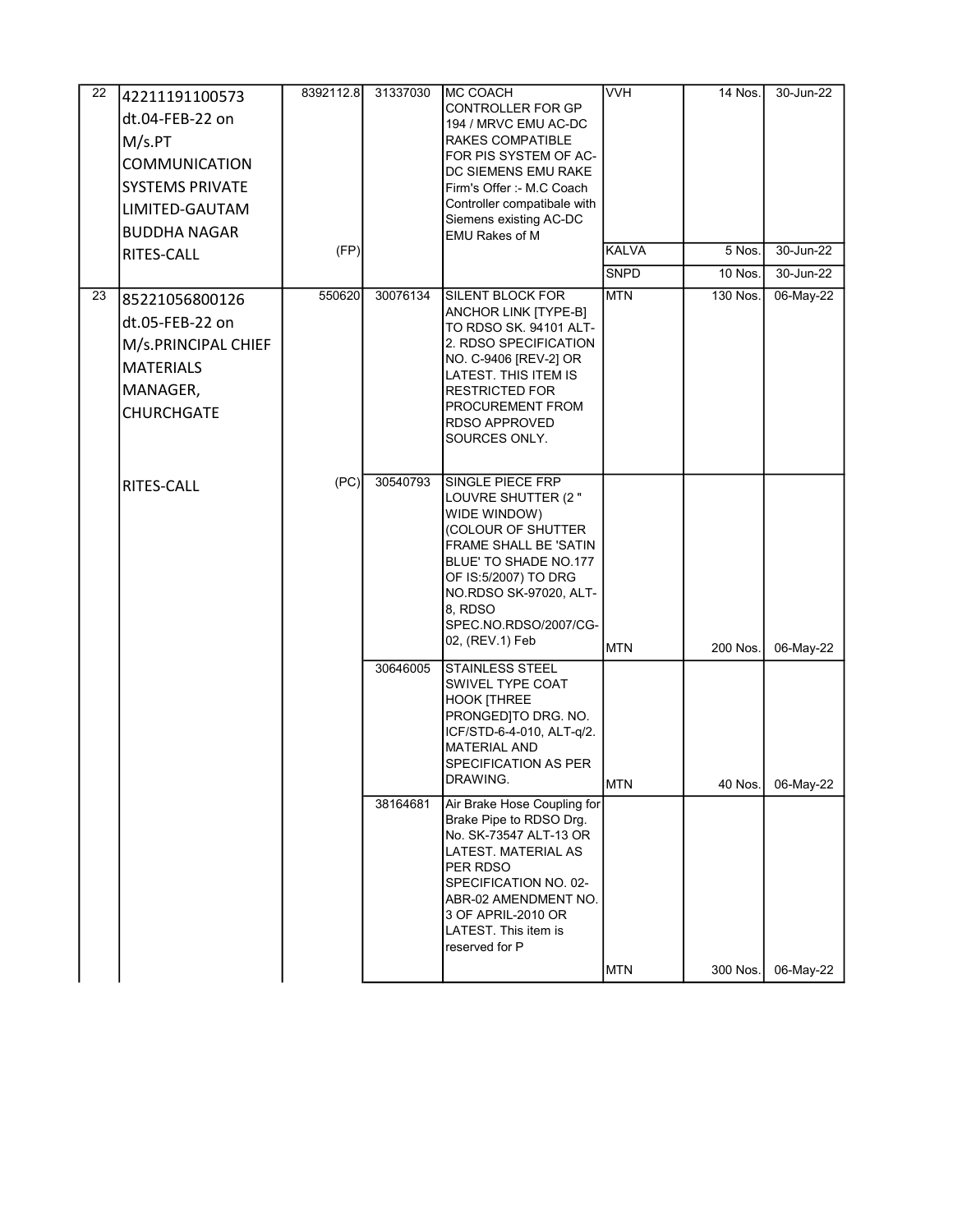|                 |                                                                                                                                         |                   | 71080715 | Brooms Goa made of<br>matured clean dressed<br>coconut palm leaf ribs free<br>from decay and<br>discoloration length 1200<br>mm No. of ribs 220 to 240,<br>weight 420 to 450 gms                                                             |                        |                       |                        |
|-----------------|-----------------------------------------------------------------------------------------------------------------------------------------|-------------------|----------|----------------------------------------------------------------------------------------------------------------------------------------------------------------------------------------------------------------------------------------------|------------------------|-----------------------|------------------------|
|                 |                                                                                                                                         |                   |          | without wooden plug firmly<br>tied with coir                                                                                                                                                                                                 |                        |                       |                        |
|                 |                                                                                                                                         |                   |          |                                                                                                                                                                                                                                              | <b>MTN</b>             | 500 Nos.              | 06-May-22              |
| 24              | 38223216100637<br>dt.08-FEB-22 on<br>M/s.RAJESH STEEL<br>CONCERN-HOWRAH<br>RITES-CALL                                                   | 774013.92<br>(FP) | 38125225 | COUPLER ROD (FOR AIR<br><b>BRAKE) FOR BOXN</b><br>WAGON TO RDSO'S DRG.<br>NO. WD-00046-S-01, ITEM<br>NO. 1, ALT-5 MATERIAL<br>SHOULD BETO IS:2062-<br>2011, AMENDMENT NO.1<br>OF NOV.2012, GR. E 250                                         | <b>WAGON/BS</b>        | 1200 Nos.             | 11-Apr-22              |
| 25              | 38193660700642<br>dt.08-FEB-22 on<br>M/s.TIMKEN INDIA<br>LIMITED, KOLKATA<br>RITES-CALL                                                 | 1141650<br>(FC)   | 38037452 | <b>GREASE SEAL FOR AAR</b><br>STANDARD CLASS-'E'[6"<br>X 11"] BEARING USED ON<br><b>CASNUB BOGIES OF</b><br>FREIGHT STOCK. RDSO<br>SPECIFICATION NO. WD-<br>50-MISC-2007 OF                                                                  | <b>KWV</b>             | 4500 Nos.             | 31-Mar-22              |
| 26              | 38220314800645<br>dt.08-FEB-22 on<br>M/s.Rail Spring<br>Karkhana, Gwalior<br>RITES-CALL                                                 | 2217830.4<br>(FP) | 30010482 | <b>HELICAL SPRING FOR</b><br>AXLE BOX (FOR HIGH<br>CAPACITY PARCEL VAN)<br>RDSO DRG. NO.SK-<br>98017.ALT.NO.1 (TPL<br>38980150). Material as per<br>Drg. No. SK-98017 Alt-1                                                                  | <b>MTN</b>             | 320 Nos.              | 28-Feb-22              |
| 27              | 81211085100648<br>dt.08-FEB-22 on<br>M/s.CHEMTEX<br><b>SPECIALITY LIMITED-</b><br><b>KOLKATA</b>                                        | 2114442           | 81039852 | Glyphosate to IS:12502-<br>1988., Reaffirmed 2014 i)<br>Glyphosate content as IPA<br>salt (Percent by (w/w)-41%<br>plus/minus- 5 percent<br>(38.95 to 43.05). ii)<br>Sp.Gr.@ 20 deg C - 1.17 %                                               | <b>PUNE</b>            | 1553 LTR              | 30-Jun-22              |
|                 | RITES-CALL                                                                                                                              | (FP)              |          | plus/minus 0.02. iii) PH (1                                                                                                                                                                                                                  | <b>BB</b>              | 2562 LTR              | 30-Jun-22              |
| $\overline{28}$ | 36221903100698<br>dt.10-FEB-22 on<br>M/s.INSULATORS AND<br><b>ELECTRICALS</b><br><b>COMPANY UNIT OF</b><br>HUIL-MANDIDEEP<br>RITES-CALL | 2864898.4<br>(FP) | 46120191 | <b>TORCELAIN BRACKET</b><br><b>INSULATOR [MINIMMUM</b><br>C.D. 1050 MM] [R.I. NO.<br>6030-1] AS PER RDSO<br>SPECN.NO.TI/SPC/OHE/I<br>NS/0070[4/2007] WITH A &<br>C SLIP NO. 1 & 2 0R<br>LATEST." [As on date of<br>opening of Tender]. Make: | <b>BSL</b><br>WAGON/BS | 1315 LTR<br>1334 Nos. | 30-Jun-22<br>15-May-22 |
| 29              | 75211119100765<br>dt.15-FEB-22 on<br>M/s.RISHAV<br><b>ELECTRODE PRIVATE</b><br>LIMITED-KOLKATA<br>RITES-CALL                            | 513418<br>(FP)    | 77900080 | Set of PU paints and<br>related items for LHB<br>coaches. One set contains<br>following items with their<br>respective quantities. 1) PU<br>based top coat colour<br>signal Red (Two Pack) to<br>ISC 537 of IS 5:1994 to<br>Chap             | <b>MTN</b>             | 38 Set                | 30-Jun-22              |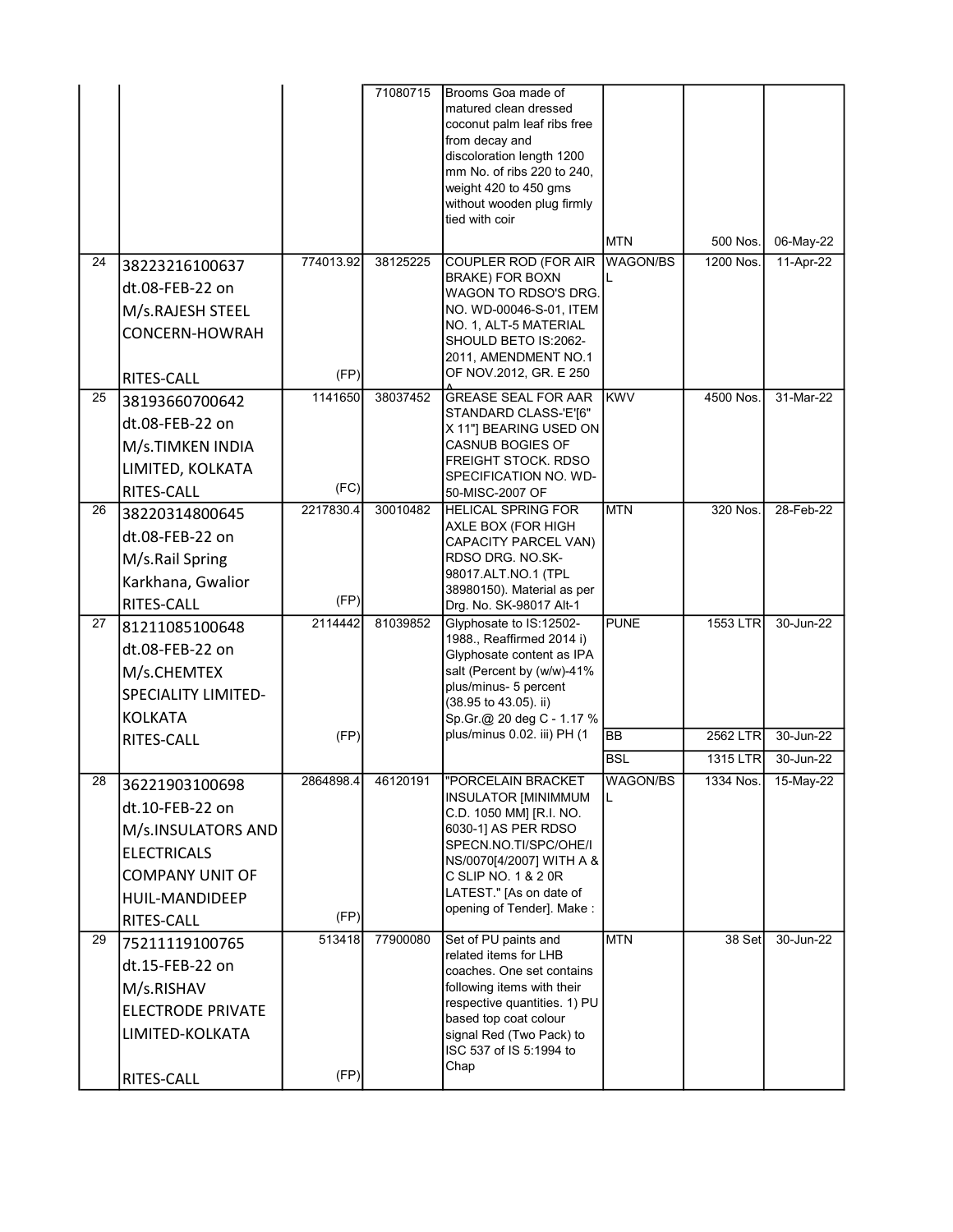| 30 | 38183383700813           | 12689168  | 33509025 | SOLID FORGED WHEELS PR                                |                | 400 Nos.  | 31-Mar-22 |
|----|--------------------------|-----------|----------|-------------------------------------------------------|----------------|-----------|-----------|
|    | dt.17-FEB-22 on          |           |          | for FIAT IR BOGIES (LHB                               |                |           |           |
|    | M/s.TZ TAIZHONG          |           |          | COACH)to RCF Drg No LW<br>02103 Alt. 'F' & Confirming |                |           |           |
|    |                          |           |          | to RDSO Specification IRS-                            |                |           |           |
|    | <b>HONG KONG</b>         |           |          | R-19/93, Part II (REV-4 OF                            |                |           |           |
|    | <b>INTERNATIONAL</b>     |           |          | 2012).                                                |                |           |           |
|    | LIMITED-HONG KONG        |           |          |                                                       |                |           |           |
|    |                          |           |          |                                                       |                |           |           |
|    | RITES-CALL               | (FP)      |          |                                                       |                |           |           |
| 31 | 27212174100556           | 505512    | 23561853 | <b>CONNECTING TERMINAL</b><br>COMPLETE TO MS BT       | <b>ACL BSL</b> | 102 Nos.  | 31-Aug-22 |
|    | dt.03-FEB-22 on          |           |          | PT NO. S-1225, DRG NO.                                |                |           |           |
|    | M/s.RIVER                |           |          | AG 546099 R1 OR MS AAL                                |                |           |           |
|    | <b>ENGINEERING PVT</b>   |           |          | PT NO. G.1225 DRG NO.                                 |                |           |           |
|    | <b>LTD-GREATER NOIDA</b> |           |          | 9980383472801 SPARE<br>FOR TAP CHANGER                |                |           |           |
|    |                          |           |          | <b>TYPE NO.32."</b>                                   |                |           |           |
|    | <b>RITES-CALL</b>        | (FP)      |          |                                                       |                |           |           |
| 32 | 38214975100560           | 4106400   | 33569344 | 4.5 KW Underslung type                                | <b>MTN</b>     | 8 Nos.    | 04-May-22 |
|    | dt.03-FEB-22 on          |           |          | constant voltage regulated<br>battery charger for LHB |                |           |           |
|    | M/s.IC ELECTRICALS       |           |          | coaches as per RDSO                                   |                |           |           |
|    | <b>COMPANY PRIVATE</b>   |           |          | Specification No. RDSO/                               |                |           |           |
|    | LIMITED-NEW DELHI        |           |          | PE/SPEC/AC/0183-(Rev- 1)<br>2018.                     |                |           |           |
|    |                          |           |          |                                                       |                |           |           |
|    | RITES-CALL               | (FP)      |          |                                                       | <b>MTN</b>     | 8 Nos.    | 31-May-22 |
|    |                          |           |          |                                                       | <b>MTN</b>     | 8 Nos.    | 30-Aug-22 |
| 33 | 80223001200568           | 2393280   | 92111002 | HIGH SPEED DIESEL OIL                                 | <b>KWV</b>     | 36000 LTR | 31-Mar-24 |
|    | dt.04-FEB-22 on          |           |          | [HSD] CONFIRMING TO<br>IS:1460 [LATEST                |                |           |           |
|    | M/s.BHARAT               |           |          | REVISION]. NOTE: The                                  |                |           |           |
|    | PETROLEUM                |           |          | supply of products will be                            |                |           |           |
|    |                          |           |          | subject to<br>deviations/relaxations as               |                |           |           |
|    |                          |           |          |                                                       |                |           |           |
|    | <b>CORPORATION LTD.-</b> |           |          |                                                       |                |           |           |
|    | <b>MUMBAI</b>            |           |          | may be authorised by<br>MOP&NG from time to           |                |           |           |
|    | RITES-CALL               | (FP)      |          | time. However, a                                      |                |           |           |
| 34 | 36221103100647           | 2802783.2 | 46120130 | PORCELAIN 9 TONNE                                     | WAGON/BS       | 998 Nos.  | 15-May-22 |
|    | dt.08-FEB-22 on          |           |          | INSULATOR, [Minimum<br>C.D 1050 mm] [R.I. 6020-       | IL.            |           |           |
|    | M/s.MODERN               |           |          | 1]AS PER RDSO SPECN                                   |                |           |           |
|    | <b>INSULATORS LTD.-</b>  |           |          | NO. TI/SPC/OHE/INS/0070                               |                |           |           |
|    | ABUROAD                  |           |          | [4/2007] WITH A & C SLIP<br>NO. 1 & 2 OR LATEST. [As  |                |           |           |
|    | RITES-CALL               | (FP)      |          | on date of opening of                                 |                |           |           |
| 35 | 27223527100829           | 731505.6  | 29720163 | ndorl Moko<br><b>PRINTED CIRCUIT</b>                  | <b>KYN</b>     | 3 Nos.    | 28-Feb-23 |
|    | dt.18-FEB-22 on          |           |          | <b>BOARD TYPE URB 512</b>                             |                |           |           |
|    |                          |           |          | D15 AS PER DOCUMENT<br>NO.3 EHL 409319 R 0002.        |                |           |           |
|    | M/s.BOMBARDIER           |           |          |                                                       |                |           |           |
|    | <b>TRANSPORTATION</b>    |           |          |                                                       |                |           |           |
|    | <b>INDIA PRIVATE</b>     |           |          |                                                       |                |           |           |
|    | LIMITED-NEW DELHI        |           |          |                                                       |                |           |           |
|    | RITES-CALL               | (FP)      |          |                                                       | <b>ACL BSL</b> | 4 Nos.    | 28-Feb-23 |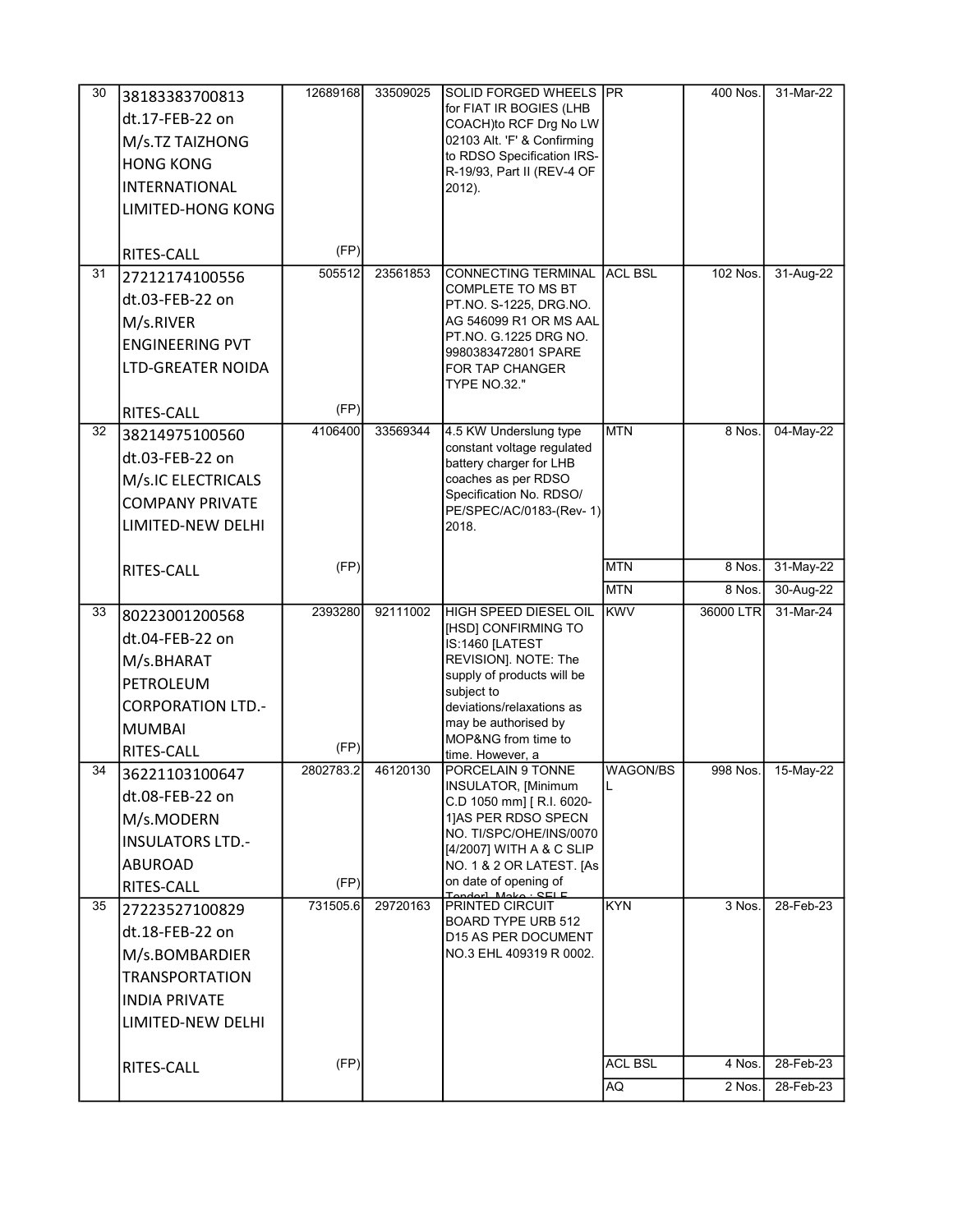| 36 | 41223851200840            | 1122400    | 42907743 | LED-OUTDOOR fitting of                               | <b>ACL BSL</b>           | 9 Nos.     | 02-Mar-22 |
|----|---------------------------|------------|----------|------------------------------------------------------|--------------------------|------------|-----------|
|    | dt.19-FEB-22 on           |            |          | 30 W. Conforming to                                  |                          |            |           |
|    | M/s.Ascentech             |            |          | specificatioin<br>No.CEE/CR/LED/2016. The            |                          |            |           |
|    | Lightening solution,      |            |          | housing of the fitting shall                         |                          |            |           |
|    | Haryana                   |            |          | be powder coated.<br>Aluminium Extruded, cover       |                          |            |           |
|    | RITES-CALL                | (FP)       |          | on both sides with extruded NGP                      |                          | 250 Nos.   | 02-Mar-22 |
|    |                           |            |          | aluminium heat si                                    | <b>CRD</b>               | 566 Nos.   | 02-Mar-22 |
|    |                           |            |          |                                                      | <b>MTN</b>               | 140 Nos.   | 02-Mar-22 |
|    |                           |            |          |                                                      | AQ                       | 13 Nos.    | 02-Mar-22 |
|    |                           |            |          |                                                      | <b>BB</b>                | 150 Nos.   | 02-Mar-22 |
|    |                           |            |          |                                                      | <b>PUNE</b>              | 275 Nos.   | 02-Mar-22 |
| 37 | 41211486100841            | 17311863.8 | 40206830 | Polyimide covered copper                             | <b>TMW</b>               | 13253 Kgs. | 31-Dec-22 |
|    | dt.20-FEB-22 on           |            |          | conductor, dimension of                              |                          |            |           |
|    | M/s.VENUS                 |            |          | bare copper size 6.9<br>plus/minus 0.07 mm x 3.30    |                          |            |           |
|    | <b>ELECTRONICS AND</b>    |            |          | plus/minus 0.05 mm and                               |                          |            |           |
|    | <b>CONTROLS PVT LTD-</b>  |            |          | corner radius 0.8<br>plus/minus 0.10mm               |                          |            |           |
|    | <b>MUMBAI</b>             |            |          | dimension over 2/3 positive                          |                          |            |           |
|    | RITES-CALL                | (FP)       |          | lap [67 to 70 per                                    |                          |            |           |
| 38 | 48221040800213            | 1127026.5  | 30056068 | <b>DOUBLE ACTING</b>                                 | $\overline{\mathsf{PR}}$ | 150 Nos.   | 27-Apr-22 |
|    | dt.26-FEB-22 on           |            |          | HYDRAULIC SHOCK                                      |                          |            |           |
|    | M/s.PRINCIPAL CHIEF       |            |          | ABSORBER FOR<br>VERTICAL APPLICATION                 |                          |            |           |
|    | <b>MATERIALS</b>          |            |          | HAVING CAPACITY 600                                  |                          |            |           |
|    |                           |            |          | KGS TO ICF Drg. No.                                  |                          |            |           |
|    | MANAGER,                  |            |          | ICF/SK-0-5-015, Alt-p/4.<br>Item No.1, MATERIAL AND  |                          |            |           |
|    | <b>CHURCHGATE</b>         | (FP)       |          | SPECIFICATION TO                                     |                          |            |           |
| 39 | RITES-CALL                | 1099240.8  | 25238656 | <b>RDSO SPECIFICATION</b><br>SET OF FLEXIBLE HOSE    | <b>KYN</b>               | $34$ Nos.  | 31-Dec-22 |
|    | 27221754100956            |            |          | FOR AC LOCO AS PER                                   |                          |            |           |
|    | dt.28-FEB-22 on           |            |          | SKETCH NO. BSL/ELW/SK-                               |                          |            |           |
|    | M/s.SONI RUBBER           |            |          | NO.9085 ALT.2[ONE SET<br>CONSISTING OF 2 ITEMS       |                          |            |           |
|    | PRODUCTS LTD-             |            |          | 6 NOS., [1] AIR BRAKE                                |                          |            |           |
|    | <b>KOLKATA</b>            | (FP)       |          | <b>HOSE COUPLING FOR</b><br>BRAKE PIPE [BP] DRG.     | <b>AQ</b>                | 106 Nos.   | 31-Dec-22 |
| 40 | RITES-CALL                | 1853182.92 | 29168041 | SET OF KITS FOR                                      | <b>KYN</b>               | 10 Set     | 30-Jun-22 |
|    | 27221289100957            |            |          | DRIVER BRAKE VALVE                                   |                          |            |           |
|    | dt.28-FEB-22 on           |            |          | AND HORN VALVE                                       |                          |            |           |
|    | M/s.FAIVELEY              |            |          | CONTAINING 03 SUB<br>KITS, 17 ITEMS AND 62           |                          |            |           |
|    | <b>TRANSPORT RAIL</b>     |            |          | NOS. AS PER ANNEXURE                                 |                          |            |           |
|    | <b>TECHNOLOGIES INDIA</b> |            |          | ATTACHED. Accepted<br>offer: SET OF KITS FOR         |                          |            |           |
|    | <b>PRIVATE LIMITED-</b>   |            |          | DRIVERS BR VLV to                                    |                          |            |           |
|    | <b>HOSUR</b>              |            |          | FTRTIL Part Number                                   | <b>ACL BSL</b>           | 67 Set     | 30-Jun-22 |
|    | RITES-CALL                | (FP)       |          | FT0050398-                                           | AQ                       | 25 Set     | 30-Jun-22 |
|    |                           | 542126.57  | 33670638 |                                                      | LTT                      | 362 Nos.   |           |
| 41 | 38214345100667            |            |          | Hex. Nut M24 Prevailing<br>Torque Type to            |                          |            | 31-May-22 |
|    | dt.09-FEB-22 on           |            |          | Specification No.                                    |                          |            |           |
|    | M/s.STAR FASTENERS-       |            |          | DIN6925/DIN980V, IS:1367-<br>2002 (Part-8), 10, A3B. |                          |            |           |
|    | <b>JALANDHAR</b>          |            |          |                                                      |                          |            |           |
|    |                           |            |          |                                                      |                          |            |           |
|    | <b>RITES-CALL</b>         | (FP)       |          |                                                      | <b>MTN</b>               | 4900 Nos.  | 10-Apr-22 |
|    |                           |            |          |                                                      | <b>MTN</b>               | 7883 Nos.  | 31-May-22 |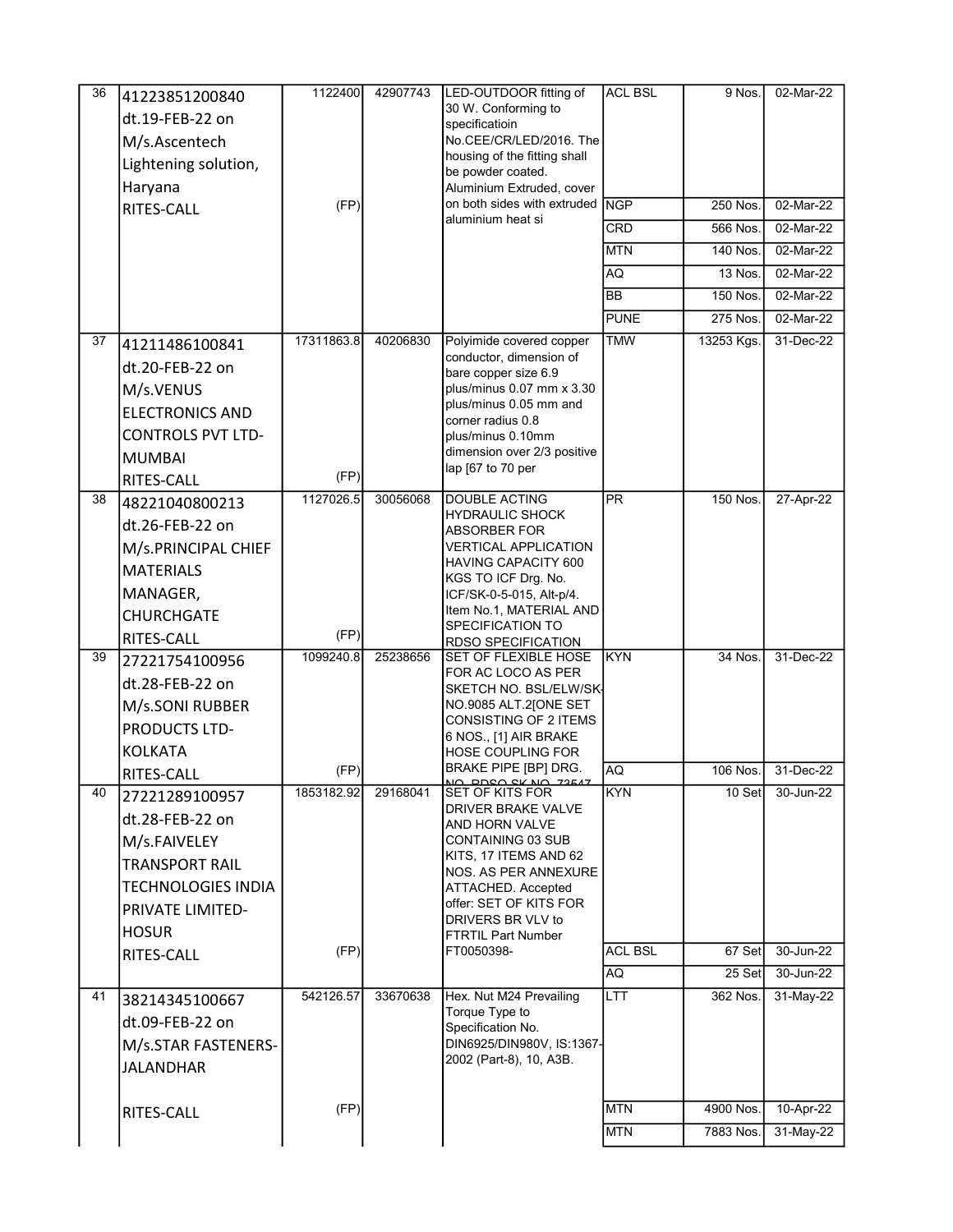|    |                                                                                                            |            |          |                                                                                                                                                                                                    | $\overline{PR}$ | 2882 Nos.  | 31-May-22   |
|----|------------------------------------------------------------------------------------------------------------|------------|----------|----------------------------------------------------------------------------------------------------------------------------------------------------------------------------------------------------|-----------------|------------|-------------|
|    |                                                                                                            |            |          |                                                                                                                                                                                                    | <b>PUNE</b>     | 200 Nos.   | 31-May-22   |
|    |                                                                                                            |            |          |                                                                                                                                                                                                    | <b>SUR</b>      | 240 Nos.   | 31-May-22   |
| 42 | 38214344100670<br>dt.09-FEB-22 on<br>M/s.STAR FASTENERS-<br><b>JALANDHAR</b>                               | 766274.42  | 33670626 | Hex. Nut M16 Prevailing<br>Torque Type to<br>Specification No.<br>DIN6925/DIN980V, IS:1367-<br>2002 (Part-8), 10, A3B.                                                                             | <b>WB</b>       | 8600 Nos.  | 31-May-22   |
|    | RITES-CALL                                                                                                 | (FP)       |          |                                                                                                                                                                                                    | <b>LTT</b>      | 14889 Nos. | 31-May-22   |
|    |                                                                                                            |            |          |                                                                                                                                                                                                    | <b>MTN</b>      | 22081 Nos. | 10-Apr-22   |
|    |                                                                                                            |            |          |                                                                                                                                                                                                    | <b>MTN</b>      | 14599 Nos. | 31-May-22   |
|    |                                                                                                            |            |          |                                                                                                                                                                                                    | $\overline{PR}$ | 15602 Nos. | 31-May-22   |
|    |                                                                                                            |            |          |                                                                                                                                                                                                    | <b>PUNE</b>     | 3800 Nos.  | 31-May-22   |
|    |                                                                                                            |            |          |                                                                                                                                                                                                    | <b>SUR</b>      | 600 Nos.   | $31-May-22$ |
| 43 | 43211227100701<br>dt.10-FEB-22 on<br>M/s.UNITED<br><b>LEADOXIDE</b><br><b>PRODUCTS PVT LTD-</b><br>Kundaim | 9375825.92 | 45170435 | <b>LEAD ACID BATTERIES</b><br>OF 110 VOLTS, 75AH<br>CAPACITY,<br>CONFORMING TO RDSO<br>SPECN. No.<br>PE/EMU/SPEC/0014-2000<br>REV 'O' OR LATEST WITH<br>AMENDMENT No. 1 & 2.<br>JUMBO? Make of Low | <b>ACL BSL</b>  | 28 Set     | 31-May-22   |
|    | RITES-CALL                                                                                                 | (FP)       |          | Maintenance Lead Acid                                                                                                                                                                              | <b>ACL BSL</b>  | 18 Set     | 30-Sep-22   |
|    |                                                                                                            |            |          | Batteries of 1                                                                                                                                                                                     | <b>ACL BSL</b>  | 8 Set      | 31-Dec-22   |
|    |                                                                                                            |            |          |                                                                                                                                                                                                    | AQ              | 3 Set      | 31-May-22   |
|    |                                                                                                            |            |          |                                                                                                                                                                                                    | AQ              | 5 Set      | 30-Sep-22   |
|    |                                                                                                            |            |          |                                                                                                                                                                                                    | <b>KYN</b>      | 2 Set      | 31-Dec-22   |
| 44 | 43212230100717<br>dt.11-FEB-22 on<br>M/s.AMARA RAJA<br><b>BATTERIES LTD-</b><br><b>CHENNAI</b>             | 12580646.4 | 45178677 | Set of VRLA Battery 110 V,<br>70 AH consisting of 9<br>modules of 12 volts each,<br>suitable for LHB coaches<br>as per RDSO Spec. No.<br>RDSO/PE/SPEC/AC/0009 ·<br>2014 (Rev.2). Brand             | <b>WB</b>       | 15 Set     | 30-Jun-22   |
|    | <b>RITES-CALL</b>                                                                                          | (FP)       |          | AMARA RAJA                                                                                                                                                                                         | <b>WB</b>       | 15 Set     | 30-Nov-22   |
|    |                                                                                                            |            |          |                                                                                                                                                                                                    | <b>WB</b>       | 16 Set     | 28-Feb-23   |
|    |                                                                                                            |            |          |                                                                                                                                                                                                    | <b>MTN</b>      | 20 Set     | 30-Jun-22   |
|    |                                                                                                            |            |          |                                                                                                                                                                                                    | <b>MTN</b>      | 20 Set     | 30-Nov-22   |
|    |                                                                                                            |            |          |                                                                                                                                                                                                    | <b>MTN</b>      | 18 Set     | 28-Feb-23   |
|    |                                                                                                            |            |          |                                                                                                                                                                                                    | PR              | 18 Set     | 30-Jun-22   |
|    |                                                                                                            |            |          |                                                                                                                                                                                                    | <b>NGP</b>      | 4 Set      | 11-Jul-22   |
| 45 | 38212235100722<br>dt.11-FEB-22 on<br>M/s.CALSTAR STEEL<br>LTD-KOLKATA                                      | 10618121.6 | 30010755 | HIGH CAPACITY HYTREL<br>LOWER WASHER FOR<br>PRIMARY SUSPENSION<br>TO RDSO DRG. NO. CG-K<br>4059, ALT.4 MATERIAL<br>AND SPECIFICATION TO                                                            | <b>MTN</b>      | 3421 Nos.  | 31-May-22   |
|    | RITES-CALL                                                                                                 | (FP)       |          | RDSO SPECN. NO. C-                                                                                                                                                                                 | <b>MTN</b>      | 3422 Nos.  | 31-Jan-23   |
| 46 | 38213378100730<br>dt.11-FEB-22 on<br>M/s.ESSAR<br><b>TECHNOLOGIES INC-</b><br><b>GURGAON</b>               | 2911417.6  | 33503023 | Pad for Secondary<br>Suspension to MINER's<br>Drg. No. 1903149 Ver-a or<br>Equivalent & FIAT-SIG<br>Specification No.<br>17.477.100.02.                                                            | PR              | 520 Nos.   | 11-Aug-22   |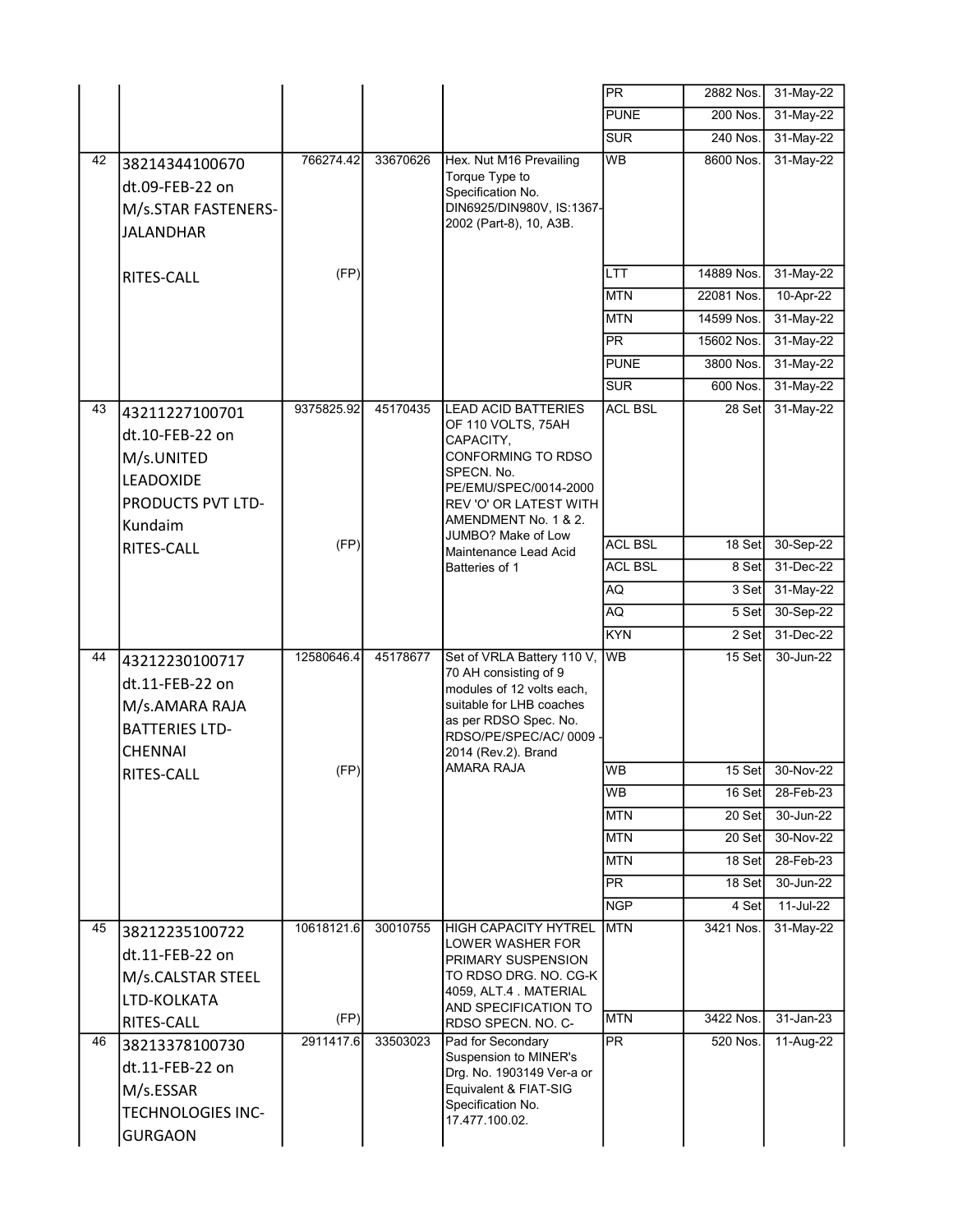|    | RITES-CALL                 | (FP)     |          |                                                    |                      |                   |                        |
|----|----------------------------|----------|----------|----------------------------------------------------|----------------------|-------------------|------------------------|
| 47 | 18213463100775             | 895266   | 16040144 | <b>LASH ADJUSTER</b>                               | <b>GPR PA</b>        | 1147 Nos.         | 15-Aug-22              |
|    | dt.15-FEB-22 on            |          |          | ASSLY DLW DRG. No.<br>40118613 Alt. "Ba"or latest  |                      |                   |                        |
|    | M/s.ASADO INCORP-          |          |          | (DLW Pt.No.16040144)                               |                      |                   |                        |
|    | <b>VARANASI</b>            |          |          | Supply to be made as per<br>description "LASH      |                      |                   |                        |
|    | RITES-CALL                 | (FP)     |          | ADJUSTER ASSLY. DLW                                | <b>DLS KYN</b>       | 258 Nos.          | 15-Aug-22              |
| 48 | 36221803100812             | 3099152  | 46420113 | S.S WIRE ROPE FOR                                  | WAGON/BS             | 1340 Nos.         | 31-Dec-22              |
|    | dt.16-FEB-22 on            |          |          | THREE PULLEY TYPE<br><b>REGULATING</b>             | L                    |                   |                        |
|    | M/s.MAHADEV                |          |          | EQUIPMENT, [8                                      |                      |                   |                        |
|    | INDUSTRIES-                |          |          | MTRS.LENGTH] AS PER<br><b>RDSO SPECIFICATION</b>   |                      |                   |                        |
|    | <b>GHAZIABAD</b>           |          |          | NO. TI/SPC/OHE/WR/1060                             |                      |                   |                        |
|    | RITES-CALL                 | (FP)     |          | [6/2006] WITH A & C SLIP<br>1 2 2 2 4 AD LATEST    |                      |                   |                        |
| 49 | 85221075800168             | 964875.5 | 45178677 | Set of VRLA Battery 110 V, MTN                     |                      | 10 Set            | 18-May-22              |
|    | dt.17-FEB-22 on            |          |          | 70 AH consisting of 9<br>modules of 12 volts each, |                      |                   |                        |
|    | M/s.Controller of          |          |          | suitable LHB coachesas                             |                      |                   |                        |
|    | Stores, JAIPUR             |          |          | per RDSO Specn. No.<br>RDSO/PE/SPEC/AC/0009        |                      |                   |                        |
|    | RITES-CALL                 | (FP)     |          | 2008 (Rev.1) with                                  |                      |                   |                        |
| 50 | 27221303100838             | 2178870  | 24100079 | MAIN GEAR WHEEL (58                                | <b>ACL BSL</b>       | 15 Nos.           | 30-Sep-22              |
|    | dt.19-FEB-22 on            |          |          | TEETH) FOR HITACHI<br>T.M. TYPE HS.15250 FOR       |                      |                   |                        |
|    | M/s.G.G.AUTOMOTIV          |          |          | WAP-4 LOCOMOTIVE AS                                |                      |                   |                        |
|    | E GEARS LTD.-DEWAS         |          |          | PER RDSO DRG NO.SKDL<br>4355 ALT-D.                |                      |                   |                        |
|    |                            |          |          |                                                    |                      |                   |                        |
|    |                            |          |          |                                                    |                      |                   |                        |
|    | RITES-CALL                 | (FP)     |          |                                                    |                      |                   |                        |
| 51 | 43211150100515             | 1802240  | 45170370 | <b>DIESEL LOCO STARTER</b>                         | <b>GPR PA</b>        | 0 Set             | 30-Apr-22              |
|    | dt.02-FEB-22 on            |          |          | BATTERY, 64 VOLT (8<br>BATTERIES OF 8V EACH,       |                      |                   |                        |
|    | M/s.GUPTA                  |          |          | 500 AH CAPACITY) LOW                               |                      |                   |                        |
|    | <b>MECHANICAL AND</b>      |          |          | MAINTENANCE LEAD<br>ACID BATTERY, TO DLW           |                      |                   |                        |
|    | <b>SUNDRY STORES-</b>      |          |          | SPECIFICATION No.                                  |                      |                   |                        |
|    | <b>PATIALA</b>             |          |          | DEL/SPN/193 ALT. "R3"                              |                      |                   |                        |
|    | RITES-CALL                 | (FP)     |          | JULY 1998 OR LATEST.<br><b>CELTEK Brand Lead</b>   | $\overline{PR}$      | 4 Set             | 15-Jun-22              |
| 52 | 38210255100525             | 634368   | 37452174 | <b>FLAP DOOR CHAINLESS</b>                         | <b>KWV</b>           | 2400 Nos.         | 03-Apr-22              |
|    | dt.02-FEB-22 on            |          |          | COTTER TO IRS<br>DRG NO W/DW-297 ALT-              |                      |                   |                        |
|    | M/s.VIKNEEL-               |          |          | 1. MATERIAL AND                                    |                      |                   |                        |
|    | <b>HOWRAH</b>              |          |          | SPECIFICATION AS PER<br>DRAWING.                   |                      |                   |                        |
|    | RITES-CALL                 | (FP)     |          |                                                    | <b>KWV</b>           | 2400 Nos.         | 02-Jul-22              |
| 53 | 27223404100839             | 2084352  | 29161186 | AIR FLOW MEASURING                                 | <b>KYN</b>           | 4 Nos.            | 30-Sep-22              |
|    | dt.19-FEB-22 on            |          |          | GAUGE FOR 3 PHASE<br><b>LOCO AS PER CLW</b>        |                      |                   |                        |
|    | M/s.S.D. TECHNICAL         |          |          | SPEC. No. CLW/TS/99/CF-                            |                      |                   |                        |
|    | <b>SERVICES PVT. LTD.-</b> |          |          | 3 Alt-5 with CLW DRG NO.<br>1209-18-306.226 ALT-1. |                      |                   |                        |
|    | <b>GURGAON</b>             |          |          |                                                    |                      |                   |                        |
|    |                            |          |          |                                                    |                      |                   |                        |
|    | RITES-CALL                 | (FP)     |          |                                                    | <b>ACL BSL</b><br>AQ | 88 Nos.<br>4 Nos. | 30-Sep-22<br>30-Sep-22 |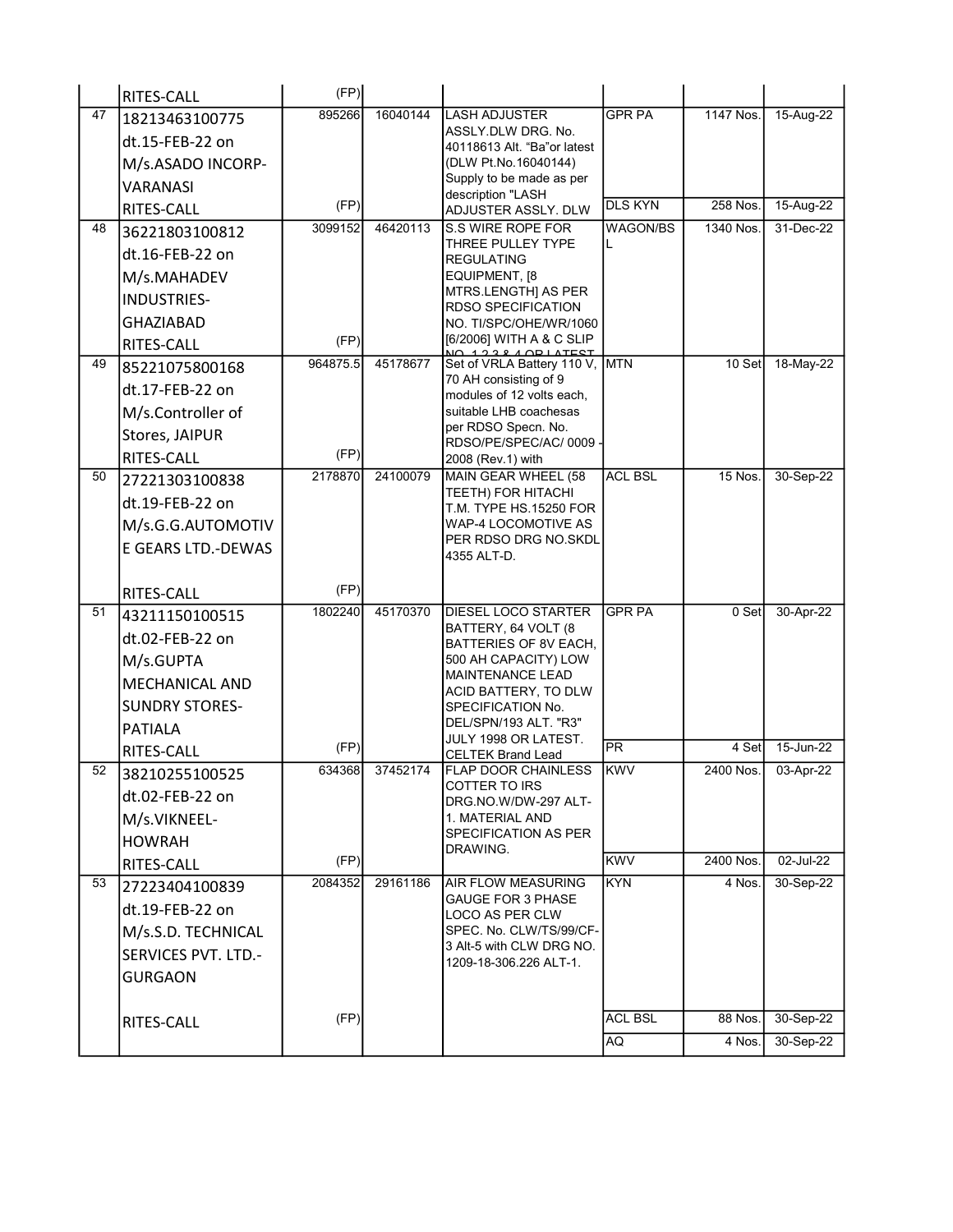| 54 | 27223266100904          | 3881020    | 29040024 | <b>SET OF DAMPER FOR</b>                                    | <b>ACL BSL</b> | 11 Set         | 31-May-23 |
|----|-------------------------|------------|----------|-------------------------------------------------------------|----------------|----------------|-----------|
|    | dt.23-FEB-22 on         |            |          | WAP-5 LOCOS AS PER                                          |                |                |           |
|    | M/s.ESCORTS LIMITED-    |            |          | <b>CLW SPECIFICATION</b><br>NO.CLW/MS/10/005 ALT-1          |                |                |           |
|    | FARIDABAD               |            |          | & CLW DRG NO 1210-01-                                       |                |                |           |
|    |                         |            |          | 215-014. ALT-1 .ONE SET<br>CONSISTS OF 05 ITEMS             |                |                |           |
|    | RITES-CALL              | (FP)       |          | 24 NOS.                                                     |                |                |           |
| 55 | 27211505100933          | 761666.4   | 25138388 | Set of Modified Top                                         | <b>KYN</b>     | 50 Set         | 15-Aug-22 |
|    | dt.25-FEB-22 on         |            |          | Operating Handle for CBC<br>for AC Loco Comprising of       |                |                |           |
|    | M/s.MARSH               |            |          | 07 items 34Nos as per SK                                    |                |                |           |
|    | ENTERPRISE-KOLKATA      |            |          | No. BSL/ELW/SK.No.9090<br>suitable as per RDSO              |                |                |           |
|    |                         |            |          | Modification No. RDSO/                                      |                |                |           |
|    | RITES-CALL              | (FP)       |          | 2016/EL/MS 0454 (Rev-<br>0797 30 0 3016                     | <b>ACL BSL</b> | $210$ Set      | 15-Aug-22 |
| 56 | 27223268100950          | 4039246.2  | 29040061 | <b>SECONDARY</b>                                            | <b>ACL BSL</b> | 58 Nos.        | 30-Jun-22 |
|    | dt.28-FEB-22 on         |            |          | <b>SUSPENSION SPRING</b><br>FOR WAP-5 LOCOS AS              |                |                |           |
|    | M/s.FRONTIER            |            |          | PER CLW SPECN. NO.                                          |                |                |           |
|    | <b>SPRINGS LIMITED-</b> |            |          | CLW/MS/3/SPEC/ELDO-<br>BOGIE/004 ALT.1 AND                  |                |                |           |
|    | <b>KANPUR DEHAT</b>     |            |          | CLW DRG. NO. 1210.01-                                       |                |                |           |
|    | RITES-CALL              | (FP)       |          | 015.010 ALT.1                                               | <b>ACL BSL</b> | 57 Nos.        | 30-Sep-22 |
| 57 | 27223952100952          | 1274378.76 | 29708084 | SET OF ROTARY SWITCH ACL BSL<br>SET COMPRISING OF 04        |                | 18 Set         | 30-Jun-22 |
|    | dt.28-FEB-22 on         |            |          | <b>ITEMS IN 06 NOS EACH</b>                                 |                |                |           |
|    | M/s.HIND                |            |          | SET AS PER SKETCH NO:                                       |                |                |           |
|    | <b>ENTERPRISES-</b>     |            |          | ELS/AQ/WAG-9/S.K.<br>NO:0023/REV-01.                        |                |                |           |
|    | <b>MUMBAI</b>           |            |          | Accepted offer: SET OF                                      |                |                |           |
|    | RITES-CALL              | (FP)       |          | <b>ROTARY SWITCH</b><br>CONCICTING OF                       |                |                |           |
| 58 | 18222169100955          | 1318579.2  | 17453793 | <b>GEAR CASE ASM KIT</b><br>(CONSISTING OF 08               | <b>GPR PA</b>  | <b>10 Nos.</b> | 31-Jul-22 |
|    | dt.28-FEB-22 on         |            |          | ITEM) DLW DRG NO K-                                         |                |                |           |
|    | M/s.BANARAS             |            |          | 1745012 ALT J OR                                            |                |                |           |
|    | <b>ENGINEERING CO.</b>  |            |          | LATEST( DLW PT NO<br>17453793) WITH ALL                     |                |                |           |
|    | PVT. LTD.-VARANASI      |            |          | PART DRGS.                                                  |                |                |           |
|    |                         |            |          |                                                             |                |                |           |
|    | <b>RITES-CALL</b>       | (FP)       |          |                                                             | <b>DLS KYN</b> | 6 Nos.         | 31-Jul-22 |
| 59 | 27223674100959          | 1003000    | 29940084 | <b>End Frame Driving End</b><br>assembly (machined) with    | <b>ACL BSL</b> | 20 Nos.        | 30-Sep-22 |
|    | dt.28-FEB-22 on         |            |          | Air outlet Net of WAP-5                                     |                |                |           |
|    | M/s.NIKE ENERGY         |            |          | loco for Traction Motors<br>(Type 6FXA 7059) as per         |                |                |           |
|    | <b>MANUFACTURING</b>    |            |          | CLW Drg. No.                                                |                |                |           |
|    | PRIVATE LIMITED-        |            |          | 1TWD.097.011, Alt.-3 (Ref-                                  |                |                |           |
|    | <b>VARANASI</b>         |            |          | 1) and CLW Specification<br>No. 4TMS.096.068                |                |                |           |
|    | RITES-CALL              | (FP)       |          |                                                             |                |                |           |
| 60 | 85221103800206          | 514540     | 31316001 | Non-asbestos based K type MTN<br>high friction brake blocks |                | 2000 Nos.      | 29-May-22 |
|    | dt.28-FEB-22 on         |            |          | for EMUs stock as per                                       |                |                |           |
|    | M/s.PRINCIPAL CHIEF     |            |          | RDSO specification No. C-<br>9508 [rev-3] of May 2009 or    |                |                |           |
|    | <b>MATERIALS</b>        |            |          | latest and RDSO Drg. No.                                    |                |                |           |
|    | MANAGER,                |            |          | 80029 alt-4. THIS ITEM IS                                   |                |                |           |
|    | <b>CHURCHGATE</b>       |            |          | <b>RESERVED FOR PR</b>                                      |                |                |           |
|    | RITES-CALL              | (FP)       |          |                                                             |                |                |           |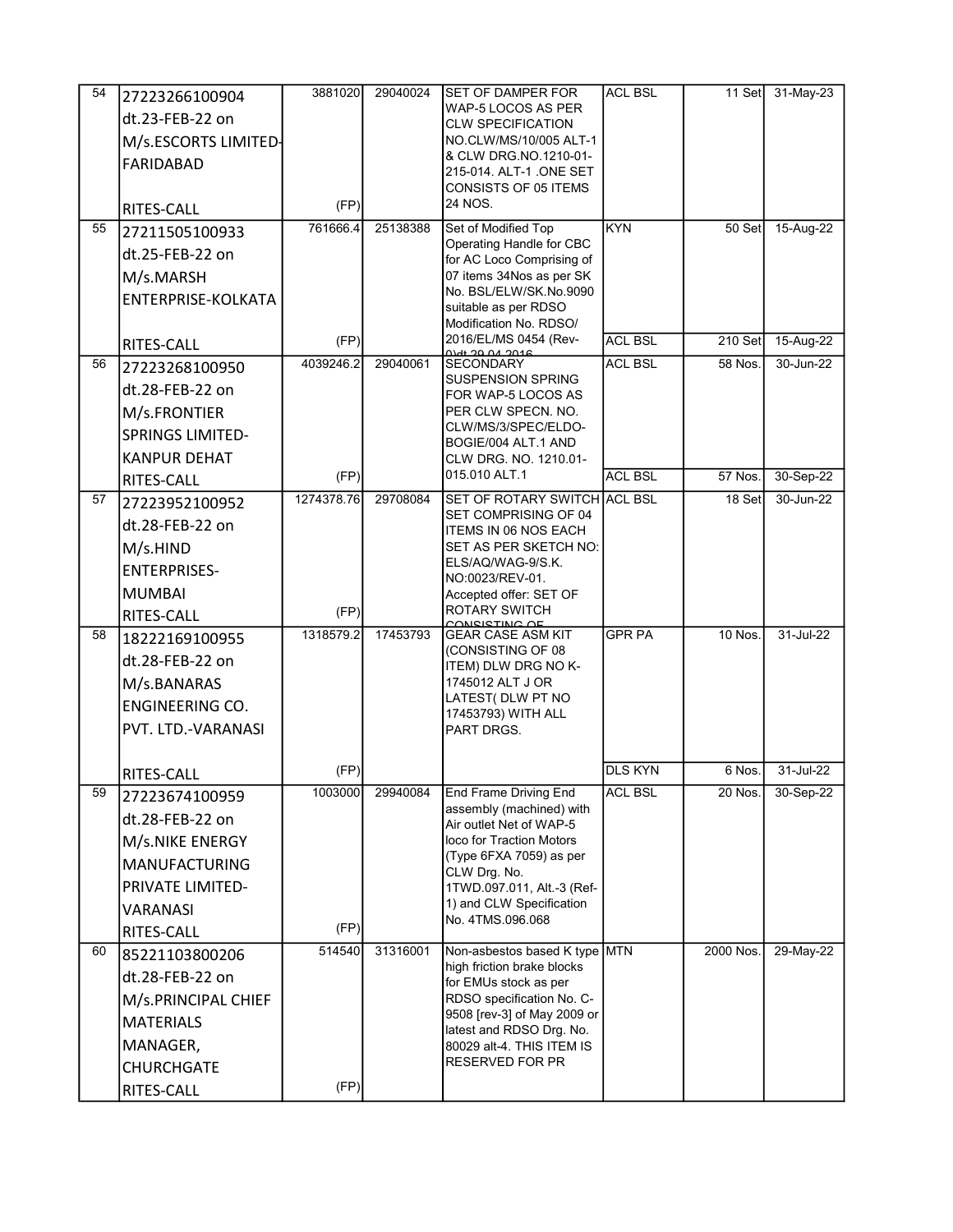| 61 | 80223001200564             | 6255360    | 92111002 | HIGH SPEED DIESEL OIL                                     | <b>CLA</b>     | 12000 LTR      | 31-Mar-22 |
|----|----------------------------|------------|----------|-----------------------------------------------------------|----------------|----------------|-----------|
|    | dt.04-FEB-22 on            |            |          | [HSD] CONFIRMING TO                                       |                |                |           |
|    | M/s.NAYARA ENERGY          |            |          | IS:1460 [LATEST<br>REVISION]. NOTE: The                   |                |                |           |
|    | LIMITED-MUMBAI             |            |          | supply of products will be                                |                |                |           |
|    |                            |            |          | subject to                                                |                |                |           |
|    |                            | (PC)       |          | deviations/relaxations as<br>may be authorised by         | <b>CLA</b>     | 48000 LTR      | 31-Mar-23 |
|    | RITES-CALL                 |            |          | MOP&NG from time to                                       | <b>CLA</b>     | 36000 LTR      | 31-Mar-24 |
|    |                            |            |          | time. However, a                                          |                |                |           |
| 62 | 80223001200565             | 19614000   | 92111002 | <b>HIGH SPEED DIESEL OIL</b><br>[HSD] CONFIRMING TO       | <b>MTN</b>     | 36000 LTR      | 31-Mar-24 |
|    | dt.04-FEB-22 on            |            |          | IS:1460 [LATEST                                           |                |                |           |
|    | M/s.INDIAN OIL             |            |          | REVISION]. NOTE: The                                      |                |                |           |
|    | <b>CORPORATION LTD-</b>    |            |          | supply of products will be<br>subject to                  |                |                |           |
|    | <b>MUMBAI</b>              |            |          | deviations/relaxations as                                 |                |                |           |
|    | RITES-CALL                 | (FP)       |          | may be authorised by                                      | <b>PR</b>      | 60000 LTR      | 31-Mar-23 |
|    |                            |            |          | MOP&NG from time to<br>time. However, a                   | <b>PR</b>      | 204000 LTR     | 31-Mar-24 |
| 63 | 80223001200567             | 796800     | 92111002 | HIGH SPEED DIESEL OIL                                     | <b>MMR</b>     | 12000 LTR      | 31-Mar-24 |
|    |                            |            |          | [HSD] CONFIRMING TO                                       |                |                |           |
|    | dt.04-FEB-22 on            |            |          | IS:1460 [LATEST                                           |                |                |           |
|    | M/s.INDIAN OIL             |            |          | REVISION]. NOTE: The<br>supply of products will be        |                |                |           |
|    | <b>CORPORATION LTD-</b>    |            |          | subiect to                                                |                |                |           |
|    | <b>MUMBAI</b>              |            |          | deviations/relaxations as                                 |                |                |           |
|    | RITES-CALL                 | (FP)       |          | may be authorised by<br>MODRNC from time to               |                |                |           |
| 64 | 27210001100608             | 6110323.2  | 25881577 | <b>Metalised Carbon Strips</b><br>Suitable for High Reach | <b>ACL BSL</b> | 30 Nos.        | 30-Jun-22 |
|    | dt.07-FEB-22 on            |            |          | Panto graph with ADD                                      |                |                |           |
|    | M/s.MERSEN INDIA           |            |          | provision as per spec. no.                                |                |                |           |
|    | PRIVATE LIMITED-           |            |          | RDSO/2014/EL/SPEC/0114<br>, Rev-0, dated May 2014.        |                |                |           |
|    | <b>BANGALORE</b>           |            |          | Accepted Offer as per firms                               |                |                |           |
|    | RITES-CALL                 | (FP)       |          | offer: METALISED                                          | <b>ACL BSL</b> | 30 Nos.        | 30-Dec-22 |
|    |                            |            |          | <b>CARBON STRIP</b>                                       | <b>MTN</b>     | 15 Nos.        | 30-Jun-22 |
|    |                            |            |          |                                                           | <b>VVH</b>     | 62 Nos.        | 30-Jun-22 |
|    |                            |            |          |                                                           | <b>VVH</b>     | 62 Nos.        | 30-Dec-22 |
|    |                            |            |          |                                                           | AQ             | 45 Nos.        | 30-Jun-22 |
|    |                            |            |          |                                                           | AQ             | 44 Nos.        | 30-Dec-22 |
| 65 | 85221064800134             | 2821488    | 30226030 | Polymer Buffer spring Pack                                | <b>MTN</b>     | 300 Set        | 10-May-22 |
|    | dt.09-FEB-22 on            |            |          | Set(consisting of 3 items)to<br>ICF Drg.No.ICF/STD-2-2-   |                |                |           |
|    | M/s.Controller of          |            |          | 015 Alt-a/Nil, Col-II, Item                               |                |                |           |
|    | Stores, JAIPUR             |            |          | No. 16, 17 & 18 material &                                |                |                |           |
|    | RITES-CALL                 | (FP)       |          | spec.as per ICF/MD/Spec-<br>353.                          |                |                |           |
| 66 | 38223302800658             | 1274434.66 | 33500370 | <b>SECONDARY SPRING</b>                                   | <b>MTN</b>     | 74 Nos.        | 28-Feb-22 |
|    | dt.09-FEB-22 on            |            |          | <b>INNER FOR GNERATOR</b>                                 |                |                |           |
|    | M/s.Rail Spring            |            |          | CAR SIDE - 1 TO FIAT<br>DRG. NO. 1277145 VER.             |                |                |           |
|    | Karkhana, Gwalior          |            |          | 01R1, AND CONFORMING                                      |                |                |           |
|    | RITES-CALL                 | (FP)       |          | TO RDSO SPECN. NO.<br>RDSO/2017-CG-01, REV.               |                |                |           |
| 67 | 38212249100676             | 4120560    | 30057309 | <b>Higher capacity Air Spring</b>                         | <b>SNPD</b>    | <b>18 Nos.</b> | 30-Jul-22 |
|    |                            |            |          | Assembly 180 KN as per                                    |                |                |           |
|    | dt.09-FEB-22 on            |            |          | RDSO STR No. RDSO<br>/2020/CG-01 of June-2020.            |                |                |           |
|    | M/s.RESISTOFLEX            |            |          | Scope of supply shall be as                               |                |                |           |
|    | <b>DYNAMICS PVT. LTD.-</b> |            |          | per clause 4.1 of RDSO                                    |                |                |           |
|    | Greater Noida              |            |          | STR No. RDSO/2020/CG-                                     |                |                |           |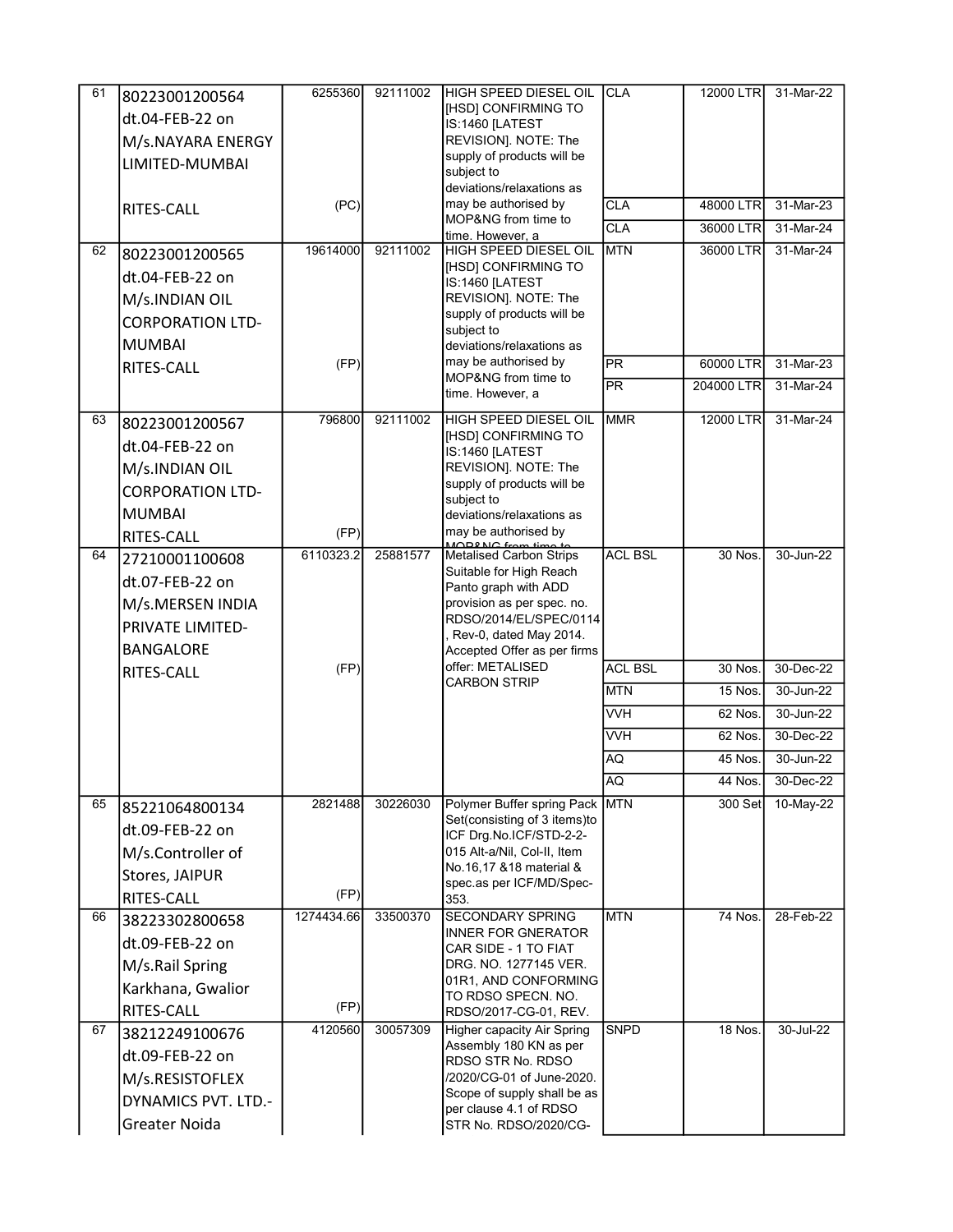|    | RITES-CALL            | (FP)    |          | 01 of June- 2020. Four                             | <b>SNPD</b>    | 18 Nos.        | 31-Jan-23 |
|----|-----------------------|---------|----------|----------------------------------------------------|----------------|----------------|-----------|
| 68 | 38212249100677        | 2174740 | 30057309 | Higher capacity Air Spring                         | <b>SNPD</b>    | <b>19 Nos.</b> | 31-Oct-22 |
|    | dt.09-FEB-22 on       |         |          | Assembly 180 KN as per<br>RDSO STR No. RDSO        |                |                |           |
|    | M/s.AVADH RAIL        |         |          | /2020/CG-01 of June-2020.                          |                |                |           |
|    | <b>INFRA LIMITED-</b> |         |          | Scope of supply shall be as                        |                |                |           |
|    | <b>HARIDWAR</b>       |         |          | per clause 4.1 of RDSO<br>STR No. RDSO/2020/CG-    |                |                |           |
|    | RITES-CALL            | (FP)    |          | 01 of June- 2020. Four                             |                |                |           |
| 69 | 41221443800686        | 3802600 | 40301760 | WINDING WIRE FOR 3-                                | <b>TMW</b>     | 2500 Kgs.      | 30-Apr-22 |
|    | dt.09-FEB-22 on       |         |          | PHASE TM STATOR<br>BARE SIZE 4.0 X 2.0 MM,         |                |                |           |
|    | M/s.PLW/Patiala,      |         |          | SPECN. HIFE 650030 ALT-                            |                |                |           |
|    | Patiala               |         |          | 5.                                                 |                |                |           |
|    | RITES-CALL            | (FP)    |          |                                                    |                |                |           |
| 70 | 18223281800712        | 661585  | 16050198 | <b>MANIFOLD ASM</b>                                | <b>GPR PA</b>  | 5 Nos.         | 10-May-22 |
|    | dt.11-FEB-22 on       |         |          | FUELLINE LB EMD Part                               |                |                |           |
|    | M/s.Banaras           |         |          | No. 8163892 PL No.<br>16050198 specn: EMD Part     |                |                |           |
|    | Locomotive Works,     |         |          | No 8163892                                         |                |                |           |
|    | Varanasi, Varanasi    |         |          |                                                    |                |                |           |
|    | RITES-CALL            | (FP)    | 16060465 | CRANK CASE EJECTOR                                 | <b>GPR PA</b>  | 1 Nos.         | 10-May-22 |
|    |                       |         |          | ASSEMBLY EMD PT NO                                 | <b>DLS KYN</b> | 1 Nos.         | 10-May-22 |
|    |                       |         | 16150065 | 9537349. DLW DRG NO<br><b>BEARING MAIN LOWER</b>   |                |                |           |
|    |                       |         |          | [REAR] TO EMD PART NO                              |                |                |           |
|    |                       |         |          | 9543889 [DLW INDENT<br><b>ITEM]</b>                | GPR PA         | 5 Nos.         | 10-May-22 |
|    |                       |         | 16150168 | <b>BUSHING ARM TO EMD</b>                          | <b>GPR PA</b>  | 50 Nos.        | 10-May-22 |
|    |                       |         |          | <b>PART NO 9571921 DLW</b>                         | <b>DLS KYN</b> | 50 Nos.        | 10-May-22 |
|    |                       |         | 16150480 | PART NO.16150168.<br>BEARING NEEDLE (LINK)         | <b>GPR PA</b>  | 200 Nos.       | 10-May-22 |
|    |                       |         |          | EMD PT. No. 148401 DLW                             | <b>DLS KYN</b> | 150 Nos.       | 10-May-22 |
|    |                       |         | 16170234 | PL NO. 16150480. Note:<br><b>GASKET OVER SPEED</b> |                |                |           |
|    |                       |         |          | TRIP HOUSING TO                                    |                |                |           |
|    |                       |         |          | CRANK CASE PRINTED<br>HEAD EMD PART NO             |                |                |           |
|    |                       |         |          | 40039283 & DLW PT. NO.                             |                |                |           |
|    |                       |         |          | 16170234.                                          | <b>GPR PA</b>  | 40 Nos.        | 10-May-22 |
|    |                       |         | 16170933 | <b>GASKET PUMP INLET &amp;</b>                     |                |                |           |
|    |                       |         |          | OUT LET TO EMD Part No.<br>40039270 DLW PT. No     |                |                |           |
|    |                       |         |          | 16170933. Note: This item                          |                |                |           |
|    |                       |         |          | is restricted to DLW<br>approved sources only. as  |                |                |           |
|    |                       |         |          | per Specn. EMD Part No.                            |                |                |           |
|    |                       |         |          | 40039270                                           | GPR PA         | 100 Nos.       | 10-May-22 |
|    |                       |         | 16241174 | PICKUP MAGNETIC EMD                                |                |                |           |
|    |                       |         |          | Part No 8270383 DLW Part<br>No 16241174. as per    |                |                |           |
|    |                       |         |          | Specn. EMD Part No                                 |                |                |           |
|    |                       |         |          | 8270383                                            | <b>GPR PA</b>  | 10 Nos.        | 10-May-22 |
|    |                       |         | 16241344 | VALVE ASSY RELIEF TO<br>EMD PART NO.40069721       | <b>GPR PA</b>  | 5 Nos.         | 10-May-22 |
|    |                       |         |          | DLW PT NO.16241344                                 | <b>DLS KYN</b> | 2 Nos.         | 10-May-22 |
|    |                       |         | 17452880 | <b>DRIVE SHAFT ASSLY</b><br>EMD PT NO 8263652 &    |                |                |           |
|    |                       |         |          | DLW PT NO 17452880. as                             |                |                |           |
|    |                       |         |          | per Drg.No. DLW PT NO-                             |                |                |           |
|    |                       |         |          | 17452880 specn: EMD PT<br>NO-8263652.              | <b>GPR PA</b>  | 1 Nos.         | 10-May-22 |
|    |                       |         |          |                                                    |                |                |           |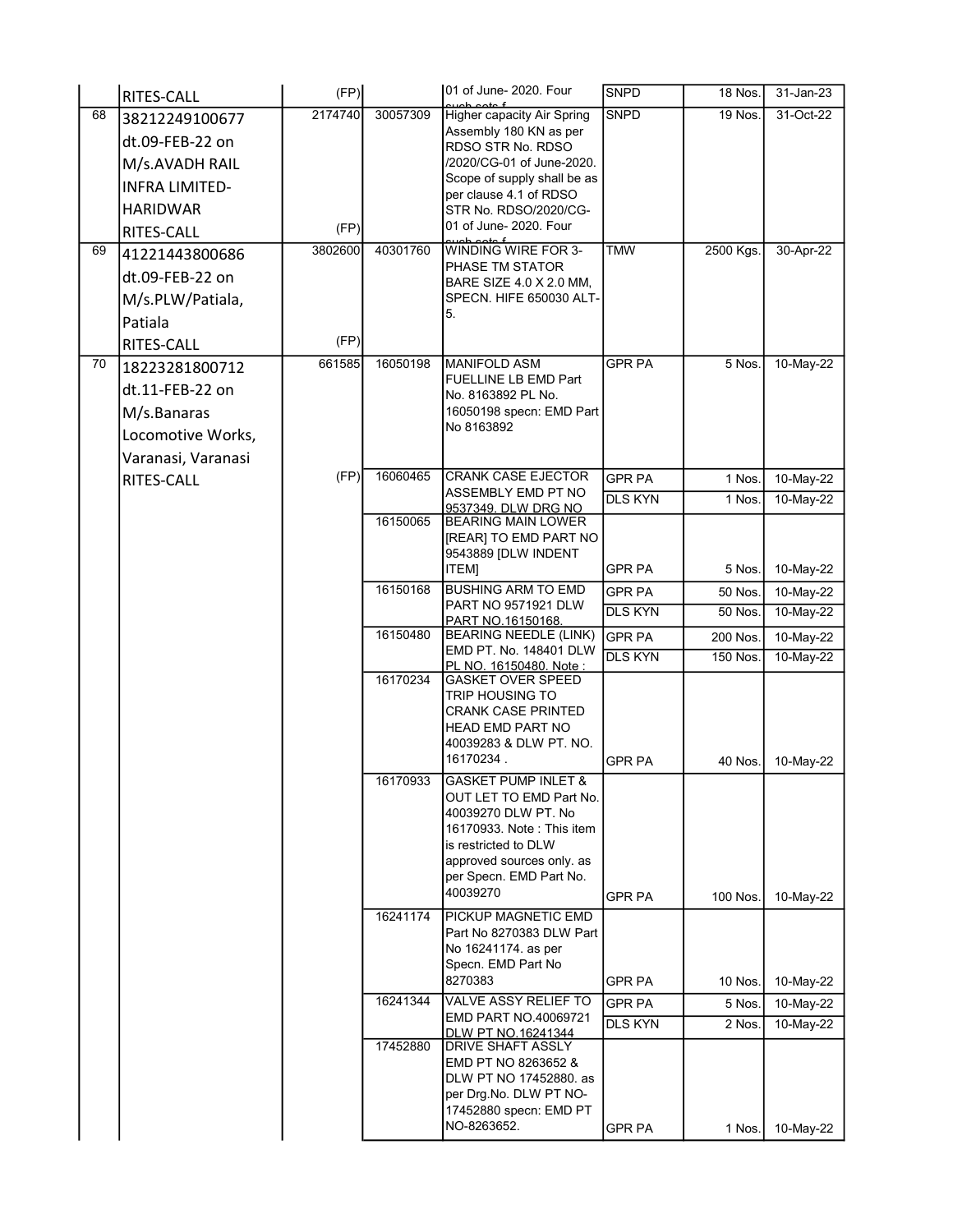|    |                         |           | 18440034 | PINION GEAR 17 TEETH                                   | <b>GPR PA</b>  | 2 Nos.         | 10-May-22     |
|----|-------------------------|-----------|----------|--------------------------------------------------------|----------------|----------------|---------------|
|    |                         |           |          | EMD PART NO.10662229,<br><b>DLW</b>                    | <b>DLS KYN</b> | 2 Nos.         | 10-May-22     |
| 71 | 38210324100728          | 816890.4  | 33566203 | <b>DOOR ARRANGEMENT</b>                                | <b>MTN</b>     | 12 Set         | 11-Jul-22     |
|    | dt.11-FEB-22 on         |           |          | (RH & LH) FOR<br>STAINLESS STEEL                       |                |                |               |
|    | M/s.POOJA SALES         |           |          | COACH AS PER DRG. NO.                                  |                |                |               |
|    | <b>CORPORATION-</b>     |           |          | LA51100 ALT. b                                         |                |                |               |
|    | YAMUNA NAGAR            |           |          | <b>MATERIAL AND</b><br>SPECIFICATION AS PER            |                |                |               |
|    | RITES-CALL              | (FP)      |          | DRAWING.                                               |                |                |               |
| 72 | 70211492100764          | 787050.81 | 72202750 | DRILL P/S 4.3 MM TO IS                                 | PR             | 10000 Nos.     | 30-Mar-22     |
|    | dt.15-FEB-22 on         |           |          | 5101 OF MAKE MIRANDA.<br>JK, ADDISON AND INDIAN        |                |                |               |
|    | M/s.JK FILES INDIA      |           |          | TOOLS.                                                 |                |                |               |
|    | LIMITED-MUMBAI          |           |          |                                                        |                |                |               |
|    | RITES-CALL              | (FP)      |          |                                                        | <b>PR</b>      | 30253 Nos.     | $30 - Jun-22$ |
| 73 | 27212701100781          | 751247    | 25920455 | Set of [I]TERMINAL                                     | <b>TMW</b>     | 85 Nos.        | 31-Dec-22     |
|    | dt.16-FEB-22 on         |           |          | ASSLY. (short)-1<br>No.[ii]terminal assembly           |                |                |               |
|    | M/s.ALPHA CARBON        |           |          | [long]-1 .as pre drg NO.                               |                |                |               |
|    | <b>BRUSH MFG. CO.-</b>  |           |          | 3TMW/DRG/SL/30/034 Set<br>consists of 2 items in 2 no. |                |                |               |
|    | <b>KOLKATA</b>          |           |          |                                                        |                |                |               |
|    | RITES-CALL              | (FP)      |          |                                                        |                |                |               |
| 74 | 75211127100787          | 2363587.2 | 77410051 | <b>UNSATURATED</b>                                     | <b>MTN</b>     | 16692 Kgs.     | 20-May-22     |
|    | dt.16-FEB-22 on         |           |          | POLYESTER BASED<br><b>KNIFFING PUTTY</b>               |                |                |               |
|    | M/s.VIBGYOR PAINTS      |           |          | <b>COLOUR LIGHT GREY</b>                               |                |                |               |
|    | <b>AND CHEMICALS</b>    |           |          | (TWO PACK) TO<br>CHAPTER III OF RDSO                   |                |                |               |
|    | PONDICHERRY-            |           |          | SPECIFICATION NUMBER                                   |                |                |               |
|    | <b>CHENNAI</b>          |           |          | M&C/PCN/100/2013.                                      |                |                |               |
|    |                         |           |          | (PROCUREMENT<br>THROUGH ICF/RCF/RDSO                   |                |                |               |
|    | RITES-CALL              | (FP)      |          | APPROVED SOURCES                                       |                |                |               |
| 75 | 27214665100824          | 1361484   | 25888080 | <b>BOW ASSEMBLY FOR</b>                                | <b>ACL BSL</b> | 6 Nos.         | 30-Jun-22     |
|    | dt.18-FEB-22 on         |           |          | PANTOGRAPH TYPE IR-<br>03 H M/s.CONTRANSYS             |                |                |               |
|    | M/s.CONTRANSYS          |           |          | PART No. C 0H1600. as                                  |                |                |               |
|    | PRIVATE LIMITED-        |           |          | per Drg.No. - specn:<br>Contransys Part No.CON-        |                |                |               |
|    | <b>KOLKATA</b>          |           |          | 1600 Accepted offer: BOW                               |                |                |               |
|    | RITES-CALL              | (FP)      |          | ASSEMBLY WITH<br>METALLISED CAPRON                     | <b>KYN</b>     | <b>12 Nos.</b> | 30-Jun-22     |
| 76 | 26221043100830          | 832608    | 27500100 | Plunger Complete for Rotex KYN<br>magnet valve Model   |                | 640 Nos.       | 31-Aug-22     |
|    | dt.18-FEB-22 on         |           |          | SR.3038 Rotex Part                                     |                |                |               |
|    | M/s.TRIMURTI            |           |          | No.30/1 to 30/8 of Rotex                               |                |                |               |
|    | <b>TRADING COMPANY-</b> |           |          | Model Sr.No.3038 Used in<br>Pneumatic Circuit of EP    |                |                |               |
|    | <b>MUMBAI</b>           |           |          | Contactor of WCAM/3 &<br>WCAG/1 loco.                  |                |                |               |
|    | RITES-CALL              | (FP)      |          |                                                        | <b>ACL BSL</b> | 1200 Nos.      | 31-Aug-22     |
|    |                         |           |          |                                                        | <b>CLA</b>     | 20 Nos.        | 31-Aug-22     |
|    |                         |           |          |                                                        | <b>DLS KYN</b> | 100 Nos.       | 31-Aug-22     |
|    |                         |           |          |                                                        |                |                |               |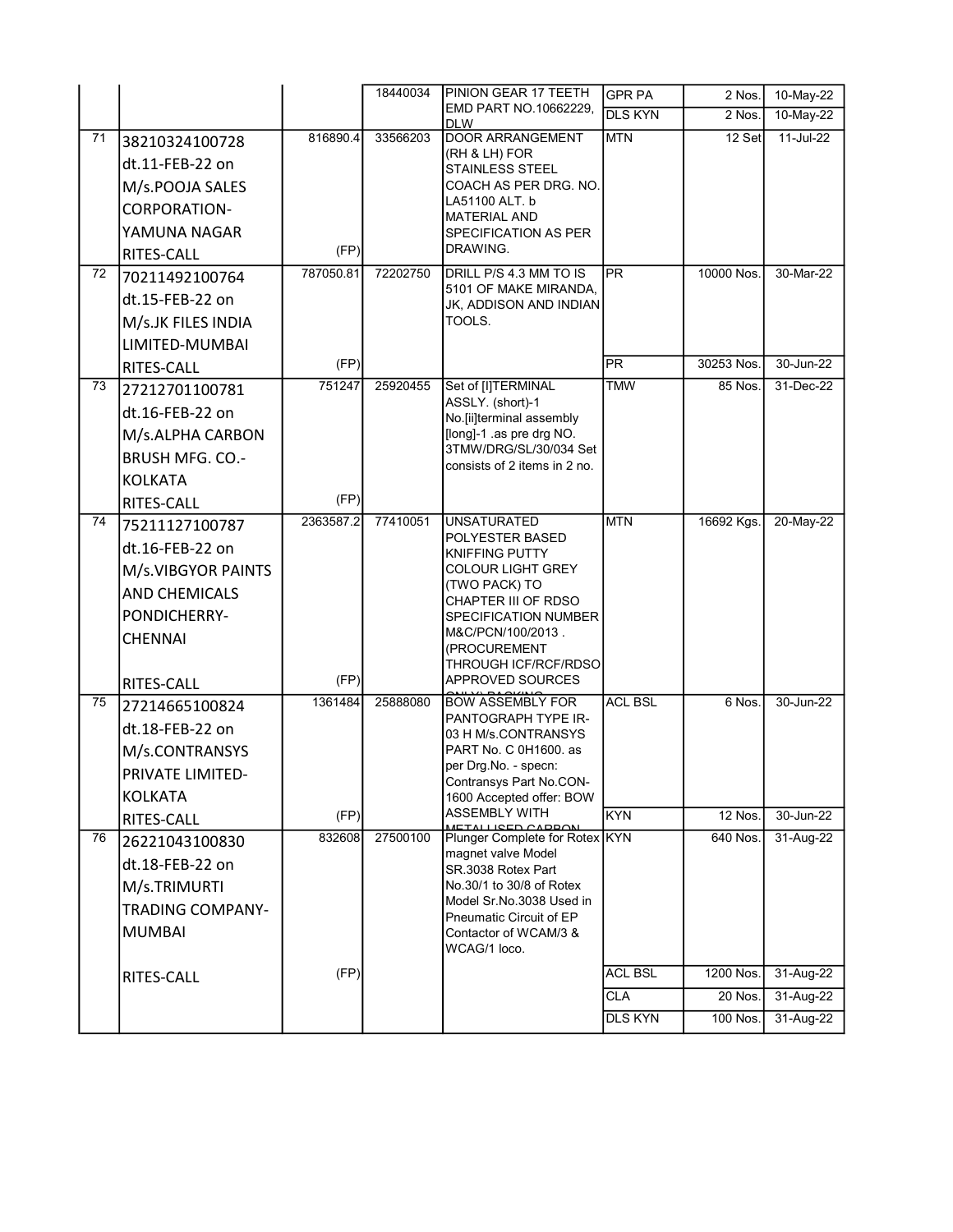| 77 | 27223608100833           | 1858500   | 29440063 | <b>BLOWER FOR TRACTION ACL BSL</b>                       |                | 9 Nos.     | 30-Jun-22 |
|----|--------------------------|-----------|----------|----------------------------------------------------------|----------------|------------|-----------|
|    | dt.18-FEB-22 on          |           |          | <b>MOTOR ALONG WITH</b>                                  |                |            |           |
|    | M/s.AIR CONTROL          |           |          | <b>MOTOR AS PER CLW</b><br>SPEC NO.                      |                |            |           |
|    |                          |           |          | CLW/ES/3/0019/G.                                         |                |            |           |
|    | <b>AND CHEMICAL ENGG</b> |           |          | Accepted offer:                                          |                |            |           |
|    | CO LTD-AHMEDABAD         |           |          | Make/Brand: Blower                                       |                |            |           |
|    |                          |           |          | <b>ACCEL &amp; Motor CGP&amp;ISL</b><br>and CLW approved |                |            |           |
|    | RITES-CALL               | (FP)      |          | Drawing No. MISC-0019/4.                                 |                |            |           |
| 78 | 18212175100934           | 1444320   | 16060830 | <b>KIT MAIN BEARING</b>                                  | <b>GPR PA</b>  | 7 Set      | 25-Jul-22 |
|    | dt.25-FEB-22 on          |           |          | LOWER to EMO ORG NO.<br>40017536, alt. "nil" or latest   |                |            |           |
|    | M/s.FM PBW               |           |          | DLW PT. NO. 16060830,                                    |                |            |           |
|    | <b>BEARINGS PRIVATE</b>  |           |          | Consisting 3 Items as under                              |                |            |           |
|    | LIMITED-RAJKOT           |           |          | 1. Main Bearing Lower Gen.<br>End EMD PT.No.9543889      |                |            |           |
|    |                          | (FP)      |          | BLW PT.No.16150065 Alt.                                  | <b>DLS KYN</b> | 5 Set      | 25-Jul-22 |
| 79 | RITES-CALL               | 502973.87 | 33670560 | Hex. Head Screw M16 x 45                                 | <b>LTT</b>     | 7972 Nos.  | 26-May-22 |
|    | 38224342100938           |           |          | to Specification No. IS:1364-                            |                |            |           |
|    | dt.25-FEB-22 on          |           |          | 2002 (Part-2), IS:1367-2002                              |                |            |           |
|    | M/s.STERLING BOLTS       |           |          | (Part-3) 10.9, CE and RCF                                |                |            |           |
|    | PVT. LTD.-HOWRAH         |           |          | Spec. No. MDTS-057.                                      |                |            |           |
|    |                          |           |          |                                                          |                |            |           |
|    | RITES-CALL               | (FP)      |          |                                                          | <b>MTN</b>     | 12847 Nos. | 26-May-22 |
|    |                          |           |          |                                                          | <b>PR</b>      | 9069 Nos.  | 26-May-22 |
|    |                          |           |          |                                                          | PUNE           | 1500 Nos.  | 26-May-22 |
| 80 | 38223057100943           | 694007.08 | 30636267 | Push Type Flushing Valve                                 | PUNE           | 966 Nos.   | 01-Jun-22 |
|    | dt.28-FEB-22 on M/s.S    |           |          | to ICF Drg. No. ICF/SK-6-3-                              |                |            |           |
|    | R ASSOCIATES-            |           |          | 425 Alt-m/7, Col-II.<br>Material and Specification       |                |            |           |
|    | <b>KOLKATA</b>           |           |          | as per drawing.                                          |                |            |           |
|    |                          |           |          |                                                          |                |            |           |
|    | RITES-CALL               | (FP)      |          |                                                          | <b>MTN</b>     | 1186 Nos.  | 01-Jun-22 |
| 81 | 38214975100530           | 991200    | 33569344 | 4.5 KW Underslung type                                   | <b>MTN</b>     | 6 Nos.     | 30-Aug-22 |
|    | dt.02-FEB-22 on          |           |          | constant voltage regulated<br>battery charger for LHB    |                |            |           |
|    | M/s.M.B. AND             |           |          | coaches as per RDSO                                      |                |            |           |
|    | COMPANY-HOWRAH           |           |          | Specification No. RDSO/                                  |                |            |           |
|    |                          |           |          | PE/SPEC/AC/0183-(Rev- 1)                                 |                |            |           |
|    |                          | (FP)      |          | 2018.                                                    |                |            |           |
| 82 | RITES-CALL               | 7498175   | 38037350 | CARTRIDGE TAPER                                          | <b>KWV</b>     | 500 Nos.   | 05-Mar-22 |
|    | 88221001800010           |           |          | ROLLER BEARING AXLE                                      |                |            |           |
|    | dt.04-FEB-22 on          |           |          | BOX, CLASS 'E'                                           |                |            |           |
|    | M/s.Principal Chief      |           |          | (6"X11")COMPLETE FOR<br>USEON FREIGHT                    |                |            |           |
|    | Materials Manager,       |           |          | STOCK, CONFORMIG TO                                      |                |            |           |
|    | <b>ECR, HAJIPUR</b>      |           |          | STR NO.AB/RB-39-                                         |                |            |           |
|    | RITES-CALL               | (PX)      |          | 2002.REV.3 OF<br>DECEMBER 2006                           |                |            |           |
| 83 | 70211466100591           | 1149594.5 | 72208909 | <b>H.S.S. TWIST DRILL</b>                                | <b>BB</b>      | 291 Nos.   | 30-May-22 |
|    | dt.07-FEB-22 on          |           |          | <b>MORSE TAPER SHANK</b><br>SIZE: 31.75 MM AS PER        |                |            |           |
|    | M/s.JK FILES INDIA       |           |          | IS: 5103/1969 WITH                                       |                |            |           |
|    | LIMITED-MUMBAI           |           |          | AMENDMENTS 1 TO 3.                                       |                |            |           |
|    | RITES-CALL               | (FP)      |          | makes of Miranda, J.K.,<br>Addison or IT(Indian Tools)   | <b>BSL</b>     | 164 Nos.   | 30-May-22 |
|    |                          |           |          | Brand only                                               | <b>PUNE</b>    | 44 Nos.    | 30-May-22 |
|    |                          |           |          |                                                          |                |            |           |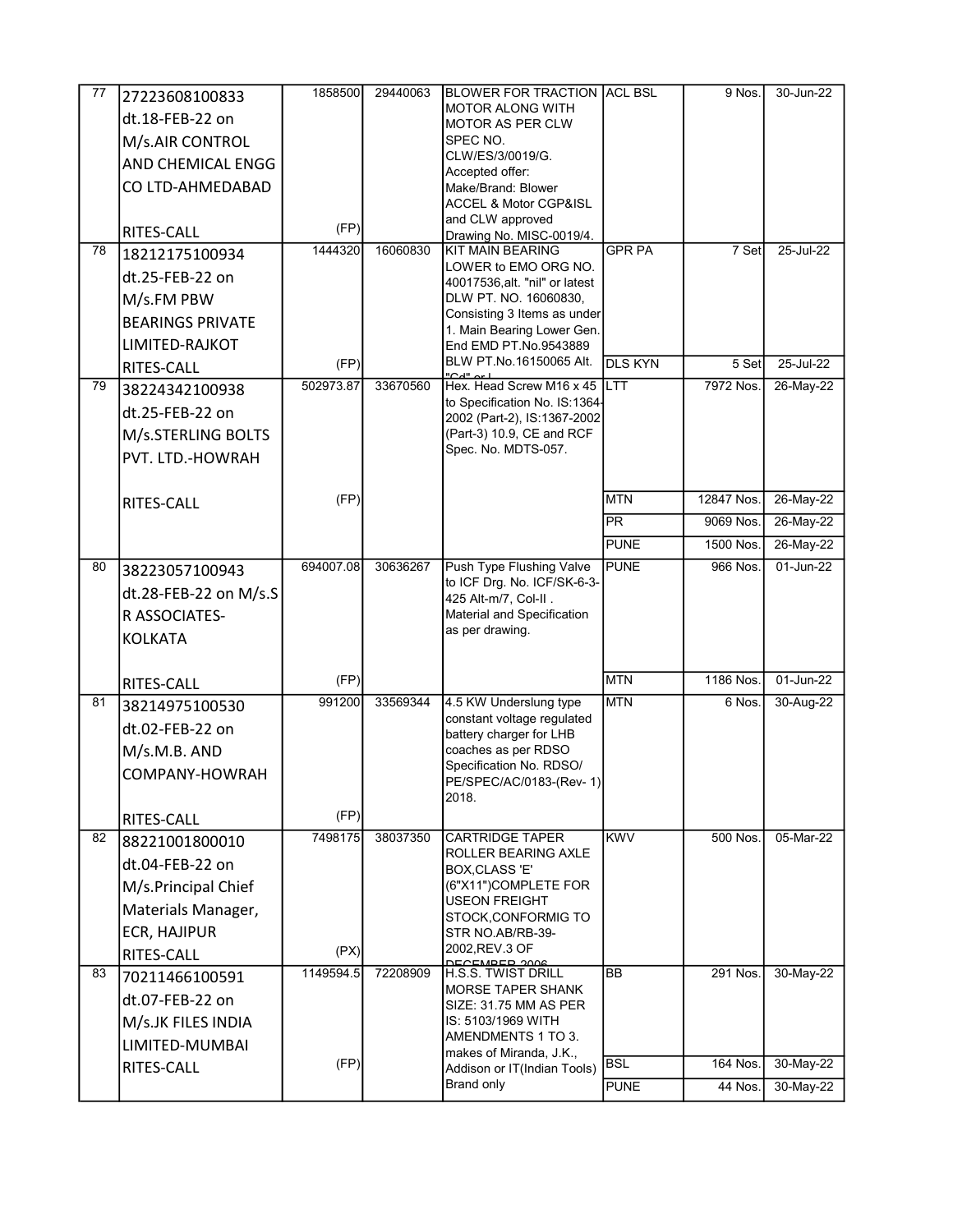| 84 | 80223008200592           | 3587011.2 | 92111506 | LIGHT DIESEL OIL (LDO)                                     | <b>CRD</b>     | 36000 LTR | 31-Mar-23 |
|----|--------------------------|-----------|----------|------------------------------------------------------------|----------------|-----------|-----------|
|    | dt.07-FEB-22 on          |           |          | as per IS specification                                    |                |           |           |
|    | M/s.BHARAT               |           |          | IS:15770:2008.                                             |                |           |           |
|    | PETROLEUM                |           |          |                                                            |                |           |           |
|    | <b>CORPORATION LTD.-</b> |           |          |                                                            |                |           |           |
|    | <b>MUMBAI</b>            |           |          |                                                            |                |           |           |
|    |                          | (FP)      |          |                                                            | <b>CRD</b>     | 36000 LTR | 31-Mar-24 |
| 85 | RITES-CALL               | 5095695   | 41091103 | <b>SILICON IMPREGNATING</b>                                | <b>TMW</b>     | 1500 Kgs. | 31-Mar-22 |
|    | 41223958800685           |           |          | RESIN WACKER SILRES                                        |                |           |           |
|    | dt.09-FEB-22 on          |           |          | H62C OR EQUIVALENT.                                        |                |           |           |
|    | M/s.Principal Chief      |           |          |                                                            |                |           |           |
|    | Materials Manager,       |           |          |                                                            |                |           |           |
|    | CLW, Chittaranjan        |           |          |                                                            |                |           |           |
|    | RITES-CALL               | (FP)      |          |                                                            |                |           |           |
| 86 | 38213358100700           | 1049256   | 33503011 | Rubber Pad for Primary<br>Suspension for FIAT IR           | <b>MTN</b>     | 760 Nos.  | 31-Oct-22 |
|    | dt.10-FEB-22 on          |           |          | Bogie as per RCF Drg.No.                                   |                |           |           |
|    | M/s.BASANT RUBBER        |           |          | LW01101, Alt-b along with                                  |                |           |           |
|    | <b>FACTORY PVT LTD-</b>  |           |          | RCF Spec. No. MDTS 098                                     |                |           |           |
|    | <b>MUMBAI</b>            |           |          |                                                            |                |           |           |
|    | RITES-CALL               | (FP)      |          |                                                            |                |           |           |
| 87 | 43211227100703           | 3946579.2 | 45170435 | <b>LEAD ACID BATTERIES</b><br>OF 110 VOLTS, 75AH           | <b>KYN</b>     | 8 Set     | 31-May-22 |
|    | dt.10-FEB-22 on          |           |          | CAPACITY,                                                  |                |           |           |
|    | M/s.GUPTA                |           |          | CONFORMING TO RDSO                                         |                |           |           |
|    | <b>MECHANICAL AND</b>    |           |          | SPECN. No.<br>PE/EMU/SPEC/0014-2000                        |                |           |           |
|    | <b>SUNDRY STORES-</b>    |           |          | REV 'O' OR LATEST WITH                                     |                |           |           |
|    | <b>PATIALA</b>           |           |          | AMENDMENT No. 1 & 2.                                       |                |           |           |
|    | RITES-CALL               | (FP)      |          | <b>CELTEK Brand Lead Acid</b><br>Low Maintenance Batteries | <b>KYN</b>     | 9 Set     | 31-Jul-22 |
|    |                          |           |          | 110 V                                                      | <b>KYN</b>     | 10 Set    | 30-Sep-22 |
| 88 | 38212235100724           | 1943814   | 30010755 | <b>HIGH CAPACITY HYTREL</b>                                | <b>MTN</b>     | 1425 Nos. | 12-Jun-22 |
|    | dt.11-FEB-22 on          |           |          | LOWER WASHER FOR<br>PRIMARY SUSPENSION                     |                |           |           |
|    | M/s.MCAM SURLON          |           |          | TO RDSO DRG. NO. CG-K                                      |                |           |           |
|    | <b>INDIA LTD.-</b>       |           |          | 4059, ALT.4 . MATERIAL                                     |                |           |           |
|    | <b>GHAZIABAD</b>         |           |          | AND SPECIFICATION TO<br>RDSO SPECN. NO. C-                 |                |           |           |
|    | RITES-CALL               | (FP)      |          | K409, REV.2 WITH AMDT -                                    |                |           |           |
| 89 | 38213509100727           | 13264026  | 38130713 | OF AUCURT 2016<br><b>COUPLER BODY WITH</b>                 | <b>KWV</b>     | 267 Nos.  | 30-Jun-22 |
|    | dt.11-FEB-22 on          |           |          | SHANK WEAR PLATE<br>FOR NON-TRANSITION                     |                |           |           |
|    | M/s.JAI MULTI            |           |          | CBC. TO RDSO'S DRG.                                        |                |           |           |
|    | <b>ENGINEERING CO.-</b>  |           |          | NO. SK-62724, ITEM NO-1                                    |                |           |           |
|    | <b>DERA BASSI</b>        |           |          | & 10, ALT - 28. MATERIAL<br>AND SPECIFICATION TO           |                |           |           |
|    | RITES-CALL               | (FP)      |          | RDSO'S STR NO-WD-70-                                       | <b>KWV</b>     | 267 Nos.  | 28-Feb-23 |
| 90 | 27221245100779           | 550611.6  | 24710015 | <b>DD 10/DEV 21</b><br><b>KIT FOR PRESSURE</b>             | <b>ACL BSL</b> | 15 Set    | 30-Nov-22 |
|    | dt.15-FEB-22 on          |           |          | REGULATOR ASSEMBLY                                         |                |           |           |
|    | M/s.BOMBARDIER           |           |          | for VCB type BVAC 25.10.<br>of M/s AAL & M/s BT            |                |           |           |
|    | <b>TRANSPORTATION</b>    |           |          | MAKE AS PER M/s AAL Pt.                                    |                |           |           |
|    | <b>INDIA PRIVATE</b>     |           |          | No. SG 300147R 0001 OR                                     |                |           |           |
|    | LIMITED-NEW DELHI        |           |          | M/s BTIL's Pt. No. SG<br>300147 R1, KIT CONSIST            |                |           |           |
|    |                          |           |          | OF 4 ITEMS (i) Pressure R                                  |                |           |           |
|    | RITES-CALL               | (FP)      |          |                                                            | AQ             | 20 Set    | 30-Nov-22 |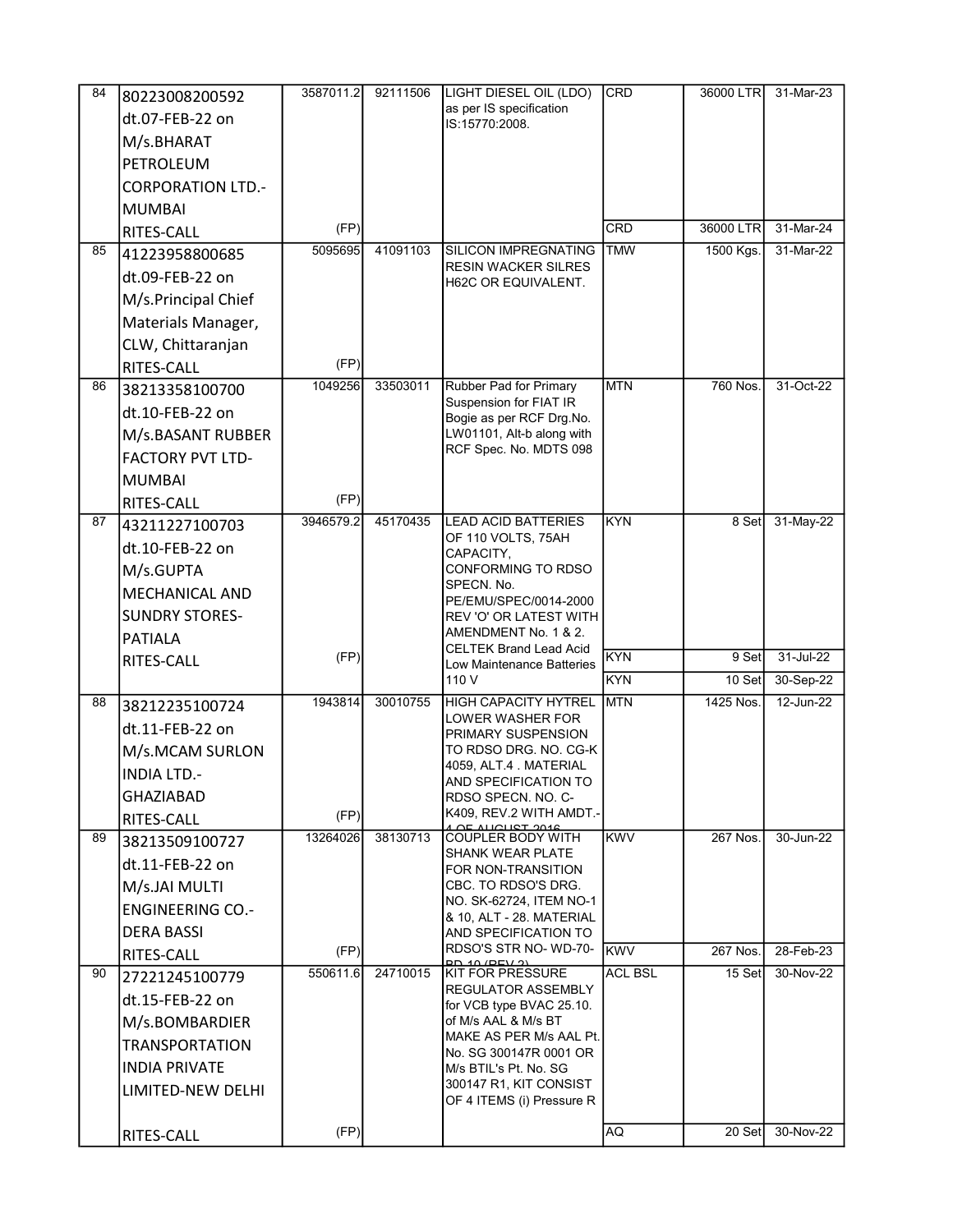| 91 | 41213001100509<br>dt.01-FEB-22 on<br>M/s.RADIANT - RSCC<br><b>SPECIALTY CABLE</b><br>PRIVATE LIMITED-<br><b>HYDERABAD</b><br>RITES-CALL     | 1691825<br>(FP)        | 40070384 | Single core multi strand<br>screened cable size 35mm<br>sq. Annealed Tinned<br>Copper conductor (ATC),<br>electron beam cross linked<br>insulated, cable should be -<br>i) $266 \times 0.41$ mm no. wires<br>and dia, ii) 7.8mm cond | <b>MTN</b><br><b>MTN</b><br><b>VVH</b><br><b>VVH</b> | 250 MTR<br><b>250 MTR</b><br><b>150 MTR</b><br><b>125 MTR</b> | 01-Apr-22<br>30-Jun-22<br>01-Apr-22<br>30-Jun-22 |
|----|---------------------------------------------------------------------------------------------------------------------------------------------|------------------------|----------|--------------------------------------------------------------------------------------------------------------------------------------------------------------------------------------------------------------------------------------|------------------------------------------------------|---------------------------------------------------------------|--------------------------------------------------|
| 92 | 36211080100811<br>dt.16-FEB-22 on<br>M/s.SHREE STEEL<br><b>WIRE ROPES LIMITED-</b><br><b>MUMBAI</b><br>RITES-CALL                           | 1843301.6<br>(FP)      | 46250475 | <b>REGULATING</b><br><b>EQUIPMENT THREE</b><br>PULLEY [MODIFIED<br>GROOVE] TYPE [3:1<br>RATIO] [Without S.S.Wire<br>Rope] AS PER RDSO<br>SPECN. NO.<br>TI/SPC/OHE/ATD/0060<br>DEV 1 WITH A and C CLID                                | <b>WAGON/BS</b>                                      | $196$ Set                                                     | 31-Dec-22                                        |
| 93 | 27223579100825<br>dt.18-FEB-22 on<br>M/s.ELMEC COM<br><b>AGENCIES-</b><br>MALAD(W), MUMBAI                                                  | 1744512                | 29720140 | Printed Circuit Board Type: KYN<br>KUB 921 A01 as per ABB<br>document No: 3 EHL<br>409054 R0001 . Accepted<br>offer: CGPISL MAKE.                                                                                                    |                                                      | 2 Nos.                                                        | 30-Jun-22                                        |
|    | RITES-CALL                                                                                                                                  | (FP)                   |          |                                                                                                                                                                                                                                      | <b>ACL BSL</b><br><b>AQ</b>                          | 7 Nos.<br>13 Nos.                                             | 30-Jun-22<br>30-Jun-22                           |
| 94 | 27213510100828<br>dt.18-FEB-22 on<br>M/s.UNIVERSAL<br><b>SHEET METAL</b><br><b>ENGINEERING WORKS-</b><br><b>HOWRAH</b><br>RITES-CALL        | 3320520<br>(FP)        | 29680013 | <b>BATTERY BOX ASSLY.</b><br><b>WITHOUT INNER TRAY</b><br><b>ASSLY. and SLIDE</b><br>TRACKS AS PER CLW<br>SPECN. NO.<br>CLW/MS/3/037 ALT-8.                                                                                          | <b>ACL BSL</b>                                       | 42 Nos.                                                       | 30-Sep-22                                        |
| 95 | 75211116100851<br>dt.21-FEB-22 on<br>M/s.ADVANCE PAINTS<br><b>PRIVATE LIMITED-</b><br><b>MUMBAI</b>                                         | 522032                 | 77031106 | <b>HIGH PERFORMANCE</b><br>ANTICORROSION EPOXY<br>COATING (Two pack)<br>COLOUR -GREEN AS PER<br>RDSO'S SPECN<br>NO.M&C/PCN/123/2018<br>WITH AMENDMENT NO.                                                                            | PR                                                   | 790 LTR                                                       | 31-Mar-22                                        |
| 96 | RITES-CALL<br>81211045100853<br>dt.21-FEB-22 on<br>M/s.CHEM-VERSE<br><b>CONSULTANTS</b><br>(INDIA) PVT. LTD-<br><b>MUMBAI</b><br>RITES-CALL | (FP)<br>807651<br>(FP) | 81037351 | 1B (Rev. 2.0) STR:<br><u>MECIDONI/43/2020 / Dav</u><br>Cleaner, rust remover,<br>quick maintenance spray,<br>non-toxic, eco-friendly, no<br>adverse effect to human<br>skin, PH value 7, in 200ml,<br>Aerosol Tin.                   | $\overline{PR}$<br><b>MTN</b>                        | 790 LTR<br>1690 LTR                                           | 30-Aug-22<br>31-May-22                           |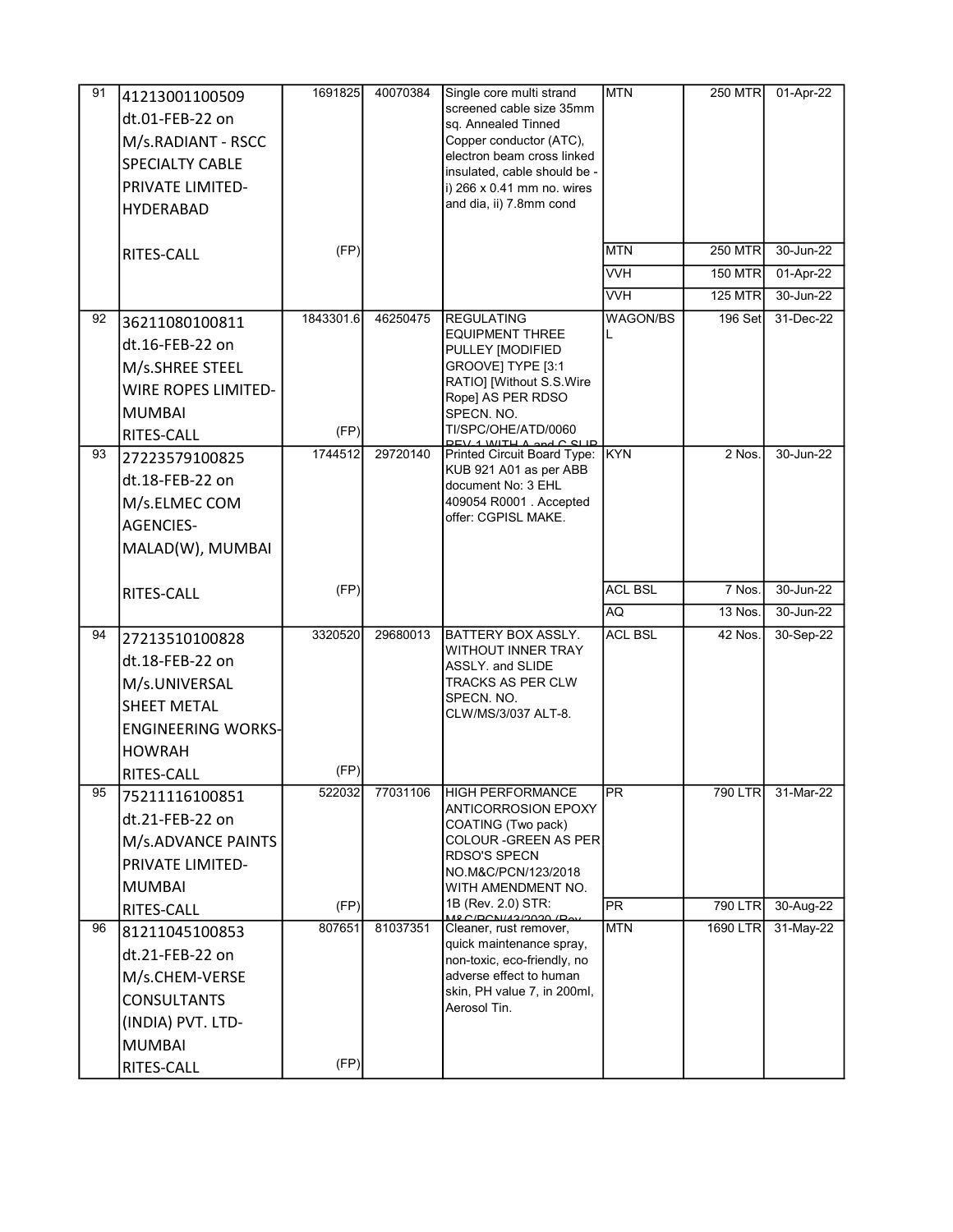| 97  | 80224450100894           | 1389289.71 | 80036028 | <b>EXXON ARAPEN RB-320</b>                                  | <b>PR</b>      | 181.44 Kgs. | 31-Mar-23 |
|-----|--------------------------|------------|----------|-------------------------------------------------------------|----------------|-------------|-----------|
|     | dt.23-FEB-22 on          |            |          | Grease for Traction Motor                                   |                |             |           |
|     | M/s.NIS MARKETING        |            |          | Roller Suspension Bearing<br>of HHP Locomotives. As         |                |             |           |
|     | <b>PVT LTD-NEW DELHI</b> |            |          | per RDSO Maintenance                                        |                |             |           |
|     |                          |            |          | Instruction MP MI-15                                        |                |             |           |
|     |                          | (FP)       |          | (Rev.12) Jan.-2019, Page<br>8, Approved Lubricants,         | <b>GPR PA</b>  | 907.2 Kgs.  | 31-Mar-23 |
|     | RITES-CALL               |            |          | S.No.6, Packed                                              | <b>DLS KYN</b> | 544.32 Kgs. | 31-Mar-23 |
|     |                          |            |          |                                                             |                |             |           |
| 98  | 27224625100932           | 537372     | 29168120 | Overhauling kit for Feed<br>valve (KBI Part No.760533)      | <b>KYN</b>     | 8 Set       | 31-Oct-22 |
|     | dt.25-FEB-22 on          |            |          | of Knorr Bremse make CCB                                    |                |             |           |
|     | M/s.KNORR-BREMSE         |            |          | system to KBI Kit part                                      |                |             |           |
|     | <b>INDIA PVT. LTD.-</b>  |            |          | No.XKI/KIT/01750. One set                                   |                |             |           |
|     | PALWAL                   |            |          | consisting of 17 items, 18<br>Nos. as per Annexure          |                |             |           |
|     | RITES-CALL               | (FP)       |          | attached. Accepted Offer:                                   | AQ             | 10 Set      | 31-Oct-22 |
| 99  | 27223268100951           | 2142556.68 | 29040061 | <b>SECONDARY</b>                                            | <b>ACL BSL</b> | 31 Nos.     | 31-May-22 |
|     | dt.28-FEB-22 on          |            |          | <b>SUSPENSION SPRING</b>                                    |                |             |           |
|     | M/s.G.B. SPRINGS         |            |          | FOR WAP-5 LOCOS AS<br>PER CLW SPECN. NO.                    |                |             |           |
|     | PRIVATE LIMITED-         |            |          | CLW/MS/3/SPEC/ELDO-                                         |                |             |           |
|     |                          |            |          | BOGIE/004 ALT.1 AND                                         |                |             |           |
|     | DEHRADUN                 | (FP)       |          | CLW DRG. NO. 1210.01-<br>015.010 ALT.1                      | <b>ACL BSL</b> | 30 Nos.     | 30-Sep-22 |
| 100 | RITES-CALL               | 719233.6   | 16241198 | LONG LIFE LUBE AND                                          | <b>GPR PA</b>  | 80 Nos.     | 15-Apr-22 |
|     | 18222221100967           |            |          | FUEL OIL FILTER (TWO                                        |                |             |           |
|     | dt.28-FEB-22 on          |            |          | PIECE) FOR HHP                                              |                |             |           |
|     | M/s.PIONEER FIL-MED      |            |          | <b>LOCOMOTIVES RDSO</b><br>DRG NO SK DP 3948                |                |             |           |
|     | PVT LTD-NEW DELHI        |            |          | ALT. nil OR LATEST (EMD                                     |                |             |           |
|     |                          |            |          | DRG. NO. 40056007)                                          |                |             |           |
|     | RITES-CALL               | (FP)       |          | <b>RDSO SPECIFICATION</b><br>AD A SEAA SE (DEV AA)          |                |             |           |
| 101 | 43211150100514           | 6758400    | 45170370 | DIESEL LOCO STARTER                                         | <b>PR</b>      | 9 Set       | 30-Apr-22 |
|     | dt.02-FEB-22 on          |            |          | BATTERY, 64 VOLT (8<br>BATTERIES OF 8V EACH,                |                |             |           |
|     | M/s.MYSORE               |            |          | 500 AH CAPACITY) LOW                                        |                |             |           |
|     | THERMO ELECTRIC          |            |          | <b>MAINTENANCE LEAD</b><br>ACID BATTERY, TO DLW             |                |             |           |
|     | <b>PVT LIMITED-</b>      |            |          | SPECIFICATION No.                                           |                |             |           |
|     | BANGALORE                |            |          | DEL/SPN/193 ALT. "R3"                                       |                |             |           |
|     | RITES-CALL               | (FP)       |          | JULY 1998 OR LATEST.<br>MICROTEX? Low Mai                   | <b>CLA</b>     | 1 Set       | 30-Apr-22 |
|     |                          |            |          |                                                             | <b>DLS KYN</b> | 1 Set       | 30-Apr-22 |
|     |                          |            |          |                                                             | <b>GPR PA</b>  | 4 Set       | 05-Mar-22 |
| 102 | 27223572100561           | 607700     | 29720114 | <b>PRINTED CIRCUIT</b>                                      | <b>KYN</b>     | 1 Nos.      | 31-Oct-22 |
|     | dt.03-FEB-22 on          |            |          | BOARD TYPE UAB 514<br>B33 AS PER ABB                        |                |             |           |
|     | M/s.ELMEC COM            |            |          | <b>DOCUMENT NO.3EHL</b>                                     |                |             |           |
|     | <b>AGENCIES-</b>         |            |          | 409241 R0001. Accepted                                      |                |             |           |
|     | MALAD(W), MUMBAI         |            |          | Offer: PRINTED CIRCUIT<br>BOARD TYPE UA B514                |                |             |           |
|     |                          |            |          | B33 AS PER ABB ID. NO.-                                     |                |             |           |
|     |                          | (FP)       |          | 3EHL409241R0001 (MAKE-                                      | <b>ACL BSL</b> | 4 Nos.      | 31-Oct-22 |
| 103 | RITES-CALL               | 740214     | 80011135 | CGPISL). HSN CODE - 85<br><b>Surface Protection Coating</b> | <b>MTN</b>     | 45 Nos.     | 30-Apr-22 |
|     | 80210001100644           |            |          | For Control Arm in Packing                                  |                |             |           |
|     | dt.08-FEB-22 on          |            |          | of 5 Ltrs. Make/Brand -                                     |                |             |           |
|     | M/s.MRO ENGINEERS-       |            |          | BLASOL 135 of M/s. FIAT<br>Switzerland or Equivalent        |                |             |           |
|     | <b>MUMBAI</b>            |            |          | CORTEC VCI-368N and                                         |                |             |           |
|     |                          |            |          | Molytec EP of M/s.                                          |                |             |           |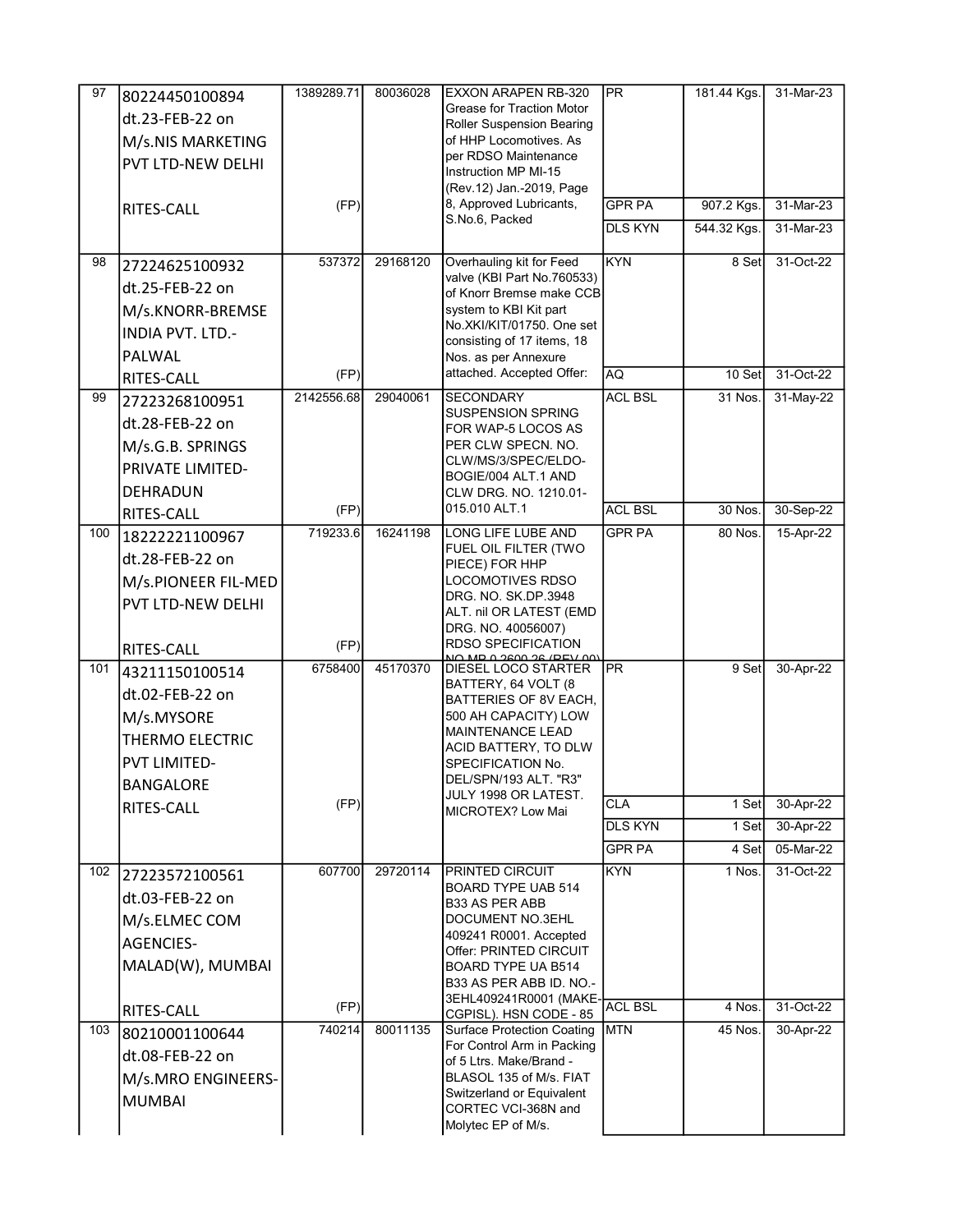|     | RITES-CALL           | (FP)      |          | <b>STANVAC Chemicals India PR</b>                        |                 | 40 Nos.    | 30-Apr-22 |
|-----|----------------------|-----------|----------|----------------------------------------------------------|-----------------|------------|-----------|
| 104 | 38223304800659       | 1624389   | 33500393 | Secondary Spring Outer for                               | MTN             | 100 Nos.   | 28-Feb-22 |
|     | dt.09-FEB-22 on      |           |          | Generator Car Side-2 to<br>FIAT Drg. No.1268836          |                 |            |           |
|     | M/s.Rail Spring      |           |          | Ver.01R and conforming to                                |                 |            |           |
|     | Karkhana, Gwalior    |           |          | RDSO Specification No.                                   |                 |            |           |
|     | RITES-CALL           | (FP)      |          | RDSO/2017/CG-01 Rev-1<br>with Corrigendum-1 of           |                 |            |           |
| 105 | 38213509100726       | 8842684   | 38130713 | <b>COUPLER BODY WITH</b>                                 | <b>WAGON/BS</b> | 80 Nos.    | 30-Nov-22 |
|     | dt.11-FEB-22 on      |           |          | <b>SHANK WEAR PLATE</b>                                  | L               |            |           |
|     |                      |           |          | FOR NON-TRANSITION<br>CBC. TO RDSO'S DRG.                |                 |            |           |
|     | M/s.ATUL             |           |          | NO. SK-62724, ITEM NO-1                                  |                 |            |           |
|     | ENGINEERING          |           |          | 8 10, ALT - 28. MATERIAL                                 |                 |            |           |
|     | UDHYOG-AGRA          |           |          | AND SPECIFICATION TO<br>RDSO'S STR NO-WD-70-             |                 |            |           |
|     | RITES-CALL           | (FP)      |          | <b>BD-10 (REV.2)</b>                                     | <b>KWV</b>      | 162 Nos.   | 30-Nov-22 |
|     |                      |           |          |                                                          | WAGON/BS        | 114 Nos.   | 30-Nov-22 |
| 106 | 38223231100748       | 1041468   | 30640234 | <b>Stainless Steel Foldable</b>                          | <b>MTN</b>      | 12000 Nos. | 31-Mar-22 |
|     | dt.14-FEB-22 on      |           |          | Bottle Holder to ICF Drg.<br>No. ICF/STD-6-4-018, Alt-   |                 |            |           |
|     | M/s.CHAITANYA        |           |          | h/3 Material and                                         |                 |            |           |
|     | INDUSTRIES-MUMBAI    |           |          | Specification as per                                     |                 |            |           |
|     |                      |           |          | drawing. Note :-<br>Stamping/Engraving in                |                 |            |           |
|     | RITES-CALL           | (FP)      |          | place of embossing is also                               |                 |            |           |
| 107 | 27223845100761       | 516250    | 29690080 | Auxiliary transformer                                    | <b>ACL BSL</b>  | 5 Nos.     | 30-Sep-22 |
|     | dt.15-FEB-22 on      |           |          | 415V/110V (Pos no 67)                                    |                 |            |           |
|     |                      |           |          | 15KVA/1000V-415/110V<br><b>ABB Document No-</b>          |                 |            |           |
|     | M/s.M.B. AND         |           |          | 3EHP590064R0015 as per                                   |                 |            |           |
|     | COMPANY-HOWRAH       |           |          | CLW Spec no                                              |                 |            |           |
|     |                      | (FP)      |          | CLW/ES/3/0098 ALT-B.                                     |                 |            |           |
| 108 | RITES-CALL           | 605439.12 | 74495914 | Pad locks 65mm zinc                                      | CRD             | 1159 Nos.  | 15-Aug-22 |
|     | 70213194100769       |           |          | plating, grade - I, IR                                   |                 |            |           |
|     | dt.15-FEB-22 on      |           |          | stamped,[4 levers], steel                                |                 |            |           |
|     | M/s.M.K ENTERPRISES- |           |          | ring fastened two single<br>bitted round keys as per IS: |                 |            |           |
|     | <b>ALIGARH</b>       |           |          | 15275/2003 shape 3 rd of                                 |                 |            |           |
|     |                      |           |          | Fig -2 along with the                                    |                 |            |           |
|     | RITES-CALL           | (FP)      |          | components as follows: -<br>1]Bod                        | <b>PR</b>       | $102$ Nos. | 15-Aug-22 |
|     |                      |           |          |                                                          | BB              | 655 Nos.   | 15-Aug-22 |
|     |                      |           |          |                                                          | <b>BSL</b>      | 884 Nos.   | 15-Aug-22 |
|     |                      |           |          |                                                          | <b>NGP</b>      | 788 Nos.   | 15-Aug-22 |
| 109 | 27223454100822       | 1115100   | 29860015 | <b>MASTER CONTROLLER</b><br>AS PER CLW SPECN.            | <b>ACL BSL</b>  | 15 Nos.    | 31-Dec-22 |
|     | dt.17-FEB-22 on      |           |          | NO.CLW/ES/3/0031 ALT-1.                                  |                 |            |           |
|     | M/s.AUTOMETERS       |           |          | Accepted offer: As per                                   |                 |            |           |
|     | ALLIANCE LTD-NOIDA   |           |          | Scope of Supply attached.                                |                 |            |           |
|     |                      |           |          |                                                          |                 |            |           |
|     | RITES-CALL           | (FP)      |          |                                                          |                 |            |           |
| 110 | 75212180100852       | 831980.24 | 75905048 | <b>SHEET ACRYLIC</b>                                     | <b>KYN</b>      | 36 Nos.    | 31-May-22 |
|     | dt.21-FEB-22 on      |           |          | [PERSPEX]<br>TRANSPARENT 1220 MM                         |                 |            |           |
|     | M/s.TRIMBAK          |           |          | LENGTH X 915 MM WIDTH                                    |                 |            |           |
|     | PLASTICS INDUSTRIES- |           |          | <b>X 6 MM THICK TO</b>                                   |                 |            |           |
|     | <b>NASHIK</b>        |           |          | IS:7569/1987. Make/Brand:<br><b>SWASTIK</b>              |                 |            |           |
|     |                      |           |          |                                                          |                 |            |           |
|     |                      |           |          |                                                          |                 |            |           |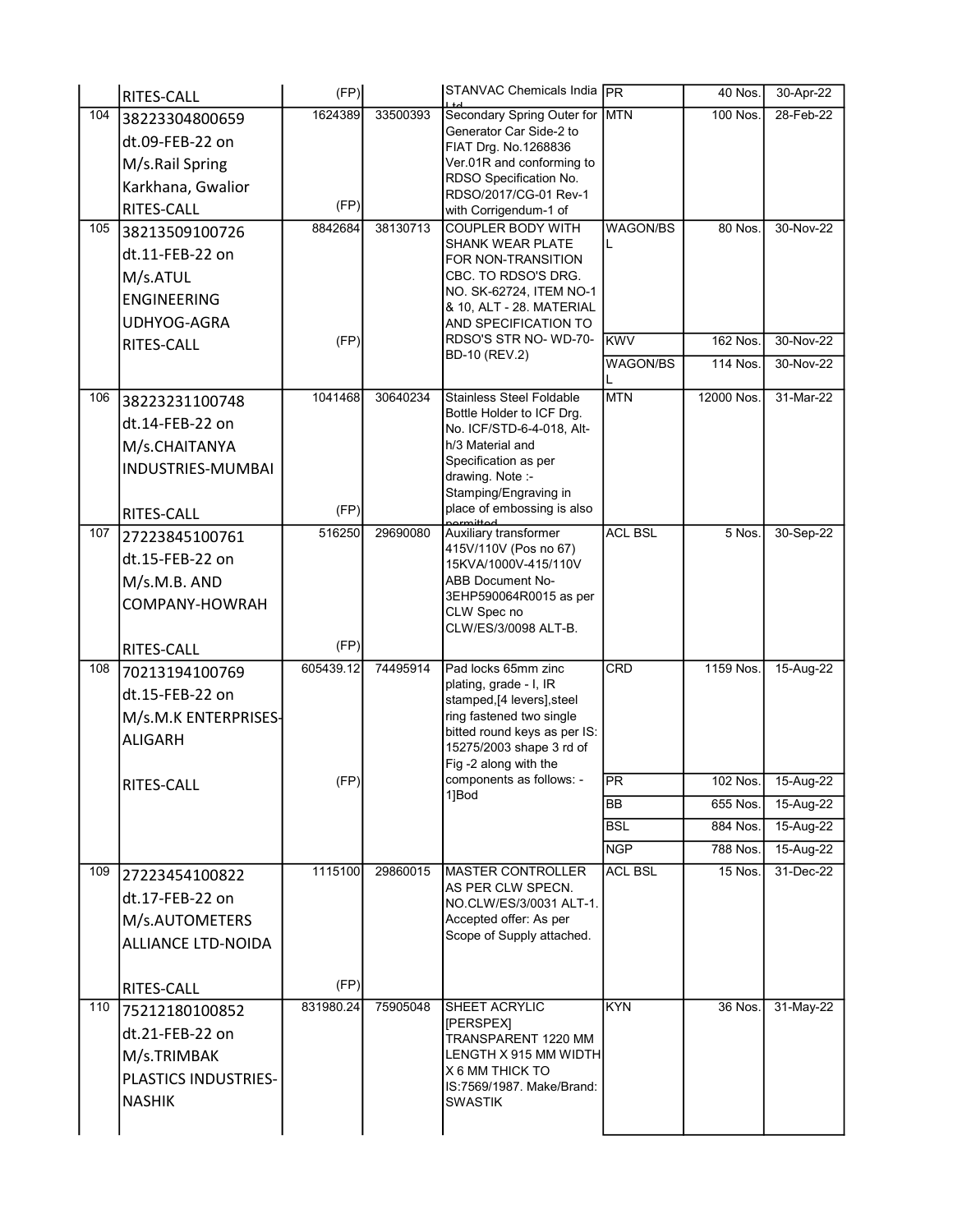|     | RITES-CALL                                                                                                   | (FP)               |          |                                                                                                                                                                                                      | <b>ACL BSL</b> | 570 Nos.  | 31-May-22 |
|-----|--------------------------------------------------------------------------------------------------------------|--------------------|----------|------------------------------------------------------------------------------------------------------------------------------------------------------------------------------------------------------|----------------|-----------|-----------|
|     |                                                                                                              |                    |          |                                                                                                                                                                                                      | AQ             | 70 Nos.   | 31-May-22 |
| 111 | 81211093100855<br>dt.21-FEB-22 on<br>M/s.R K ENGINEERING<br>CORPORATION-<br><b>MUMBAI</b>                    | 977783.4           | 85011873 | SINGLE ROW DEEP<br><b>GROOVE BALL BEARING</b><br>NO. 6312 WITH C3<br>CLEARANCE.                                                                                                                      | <b>PR</b>      | 57 Nos.   | 15-Aug-22 |
|     |                                                                                                              | (FP)               |          |                                                                                                                                                                                                      | <b>ACL BSL</b> | 857 Nos.  | 15-Aug-22 |
|     | RITES-CALL                                                                                                   |                    |          |                                                                                                                                                                                                      | <b>CLA</b>     | 21 Nos.   | 15-Aug-22 |
|     |                                                                                                              |                    |          |                                                                                                                                                                                                      | <b>GPR PA</b>  | 21 Nos.   | 15-Aug-22 |
|     |                                                                                                              |                    |          |                                                                                                                                                                                                      | <b>DLS KYN</b> | 67 Nos.   | 15-Aug-22 |
| 112 | 38223359100856<br>dt.21-FEB-22 on<br>M/s.S.INTERNATIONA<br>LS-MUMBAI                                         | 2310941.5          | 33570747 | Maintenance Kit - 03 for<br>Earthing Equipment consist<br>of 6 Items: (1) S S Bush to<br>RCF Drg. No. LW71235 Alt-<br>a, Qty-2 Nos. (2) Brush                                                        | PR             | $260$ Set | 22-May-22 |
|     | RITES-CALL                                                                                                   | (FP)               |          | Holder to RCF Drg. No.<br>LW71238 Alt- Nil, Qty-1                                                                                                                                                    | PR             | 259 Set   | 31-Jan-23 |
|     |                                                                                                              |                    |          | No. (3) Carbon Brush                                                                                                                                                                                 | <b>PUNE</b>    | 35 Set    | 22-May-22 |
|     |                                                                                                              |                    |          |                                                                                                                                                                                                      | <b>NGP</b>     | 35 Set    | 22-May-22 |
| 113 | 50213091100861<br>dt.22-FEB-22 on<br>M/s.AEW<br><b>TECHNOLOGIES LLP-</b><br><b>HOWRAH</b>                    | 1027680.88         | 56509856 | Relay, AC Immune, plug-in<br>type, Style 'QNA1K' DC<br>Neutral line, 24V, 1000<br>OHMS 6F/6B contacts, front<br>contacts metal to carbon<br>and back contacts metal to<br>carbon, complete with plug | <b>CRD</b>     | 55 Nos.   | 21-Jun-22 |
|     | RITES-CALL                                                                                                   | (FP)               |          | board, retaining clip & conn PUNE                                                                                                                                                                    |                | 39 Nos.   | 21-Jun-22 |
|     |                                                                                                              |                    |          |                                                                                                                                                                                                      | <b>BSL</b>     | 20 Nos.   | 21-Jun-22 |
|     |                                                                                                              |                    |          |                                                                                                                                                                                                      | NGP            | 125 Nos.  | 21-Jun-22 |
| 114 | 27223401100887<br>dt.23-FEB-22 on<br>M/s.CHANDRA<br>UDYOG-HOWRAH                                             | 1642853.82         | 29100057 | <b>HOUSING FOR TRACTION KYN</b><br>BAR AS PER CLW DRG.<br>NO. 1209.01.113.002. ALT-<br>6 AND ABB DRG.NO.<br>IA011-00380.REV.5 AND                                                                    |                | 12 Nos.   | 30-Sep-22 |
|     | RITES-CALL                                                                                                   | (FP)               |          | RDSO SMI NO.<br>RDSO/2006/EL/0241                                                                                                                                                                    | <b>ACL BSL</b> | 39 Nos.   | 30-Sep-22 |
| 115 | 38211656100899<br>dt.23-FEB-22 on<br>M/s.KAYR<br><b>ENTERPRISES-</b><br><b>KOLKATA</b>                       | 867937.2           | 30358875 | Drain Cock Assembly for<br>Auxiliary Reservoir 200<br>liters to RDSO SK-98003<br>Alt-Nil and C. Rly. Alt-a.<br>Material and Specification<br>as per drawing.                                         | <b>MTN</b>     | 1100 Nos. | 24-May-22 |
|     | <b>RITES-CALL</b>                                                                                            | (FP)               |          |                                                                                                                                                                                                      | <b>MTN</b>     | 1000 Nos. | 31-Dec-22 |
|     |                                                                                                              |                    |          |                                                                                                                                                                                                      | <b>PUNE</b>    | 200 Nos.  | 24-May-22 |
|     |                                                                                                              |                    |          |                                                                                                                                                                                                      | <b>PUNE</b>    | 160 Nos.  | 31-Dec-22 |
| 116 | 90210692700929<br>dt.25-FEB-22 on<br>M/s.STEEL<br><b>AUTHORITY OF INDIA</b><br>LIMITED-KOLKATA<br>RITES-CALL | 2768069.96<br>(FP) | 90516310 | <b>MILD STEEL SHEET</b><br>PLAIN 1.6 mm THICK X<br>1250 X 2500 mm TO<br>IS:513/2008 GRADE CR 1.<br>as per Specn. I.S.<br>513/2008                                                                    | <b>ACL BSL</b> | 430 QTL.  | 30-Mar-23 |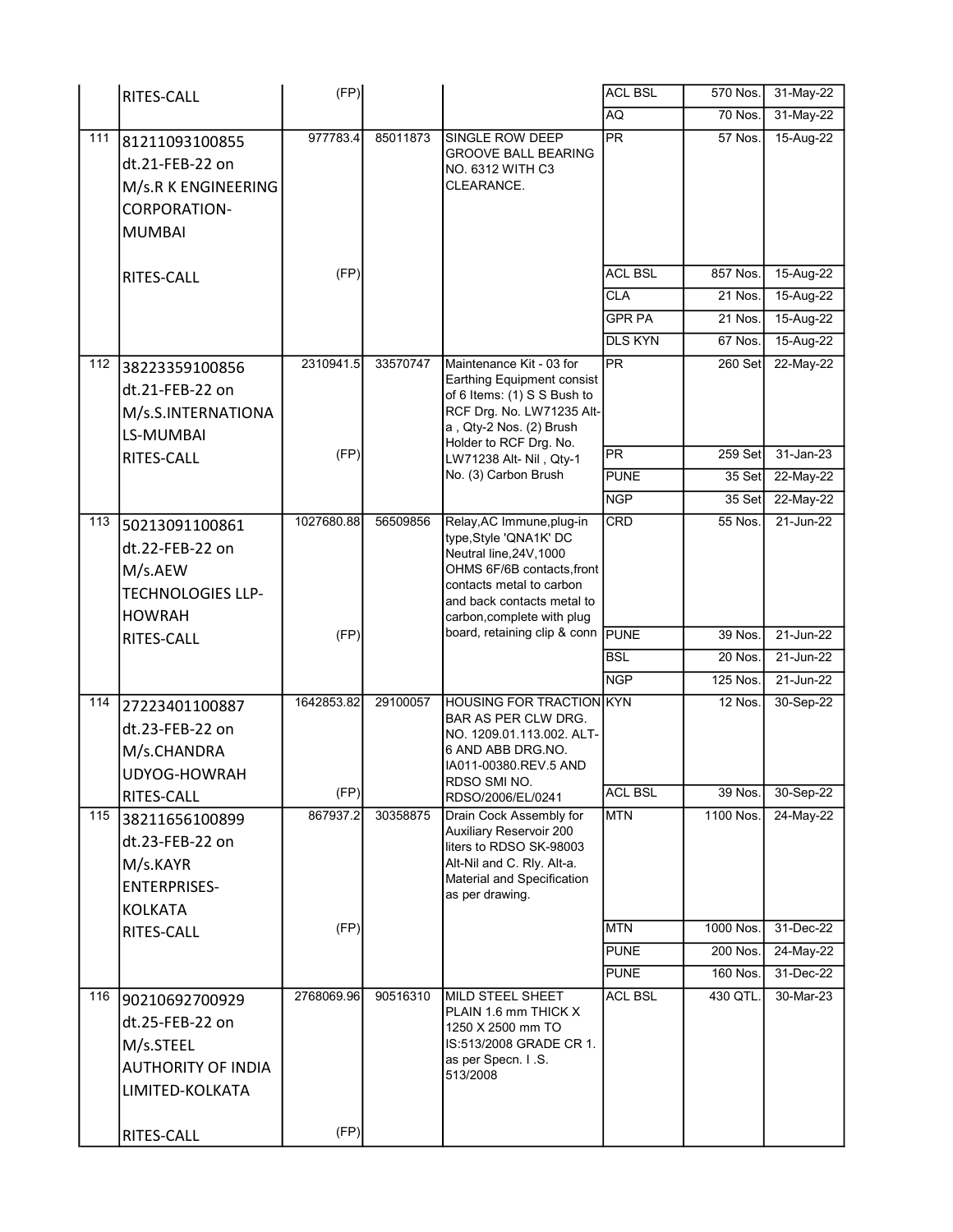| 117 | 38213735100936            | 694430     | 30010627 | Dust Shield for Axle Box                                 | <b>MTN</b>     | 27500 Nos. | 26-Jun-22 |
|-----|---------------------------|------------|----------|----------------------------------------------------------|----------------|------------|-----------|
|     | dt.25-FEB-22 on           |            |          | Guide Arrangement to ICF                                 |                |            |           |
|     | M/s.MANAS                 |            |          | Drg. No. T-0-1-619, Alt-<br>m/13. Item No. 1. Material   |                |            |           |
|     | INDUSTRIES-HOWRAH         |            |          | and Specification as per                                 |                |            |           |
|     |                           |            |          | drawing.                                                 |                |            |           |
|     | RITES-CALL                | (FP)       |          |                                                          |                |            |           |
| 118 | 85221097800204            | 2343281.2  | 77900121 | Set of PU paints for                                     | <b>MTN</b>     | 40 Set     | 29-May-22 |
|     | dt.28-FEB-22 on           |            |          | UTKRISHT coaches. One                                    |                |            |           |
|     | M/s.Controller of         |            |          | set contains following 03<br>items with their respective |                |            |           |
|     |                           |            |          | quantities : (1.) PU top coat                            |                |            |           |
|     | Stores, JAIPUR            | (FP)       |          | as per RDSO spec. no.                                    |                |            |           |
| 119 | RITES-CALL                | 10769200.4 | 29160595 | M&C/PCN/100/2018. RAL<br>SPARE/MAINTENANCE               | <b>ACL BSL</b> | 5 Set      | 30-Jun-22 |
|     | 27213270100946            |            |          | REPAIR KIT FOR                                           |                |            |           |
|     | dt.28-FEB-22 on           |            |          | <b>PARKING BRAKE</b>                                     |                |            |           |
|     | M/s.FAIVELEY              |            |          | (PBACF) & FOR BRAKE<br>ACTUATORS TYPE PBAC               |                |            |           |
|     | <b>TRANSPORT RAIL</b>     |            |          | & PBACF (MUST CHANGE                                     |                |            |           |
|     | <b>TECHNOLOGIES INDIA</b> |            |          | KIT) FOR WAP 5 LOCOS.                                    |                |            |           |
|     | PRIVATE LIMITED-          |            |          | ONE SET CONSISTS OF                                      |                |            |           |
|     | <b>HOSUR</b>              |            |          | 34 ITEMS 252 NOs AS<br>PER ANNEXURE                      |                |            |           |
|     | RITES-CALL                | (FP)       |          | ATTACHED. Accept                                         | <b>ACL BSL</b> | 5 Set      | 30-Sep-22 |
|     |                           |            |          |                                                          | <b>ACL BSL</b> | 5 Set      | 31-Dec-22 |
|     |                           |            |          |                                                          | <b>ACL BSL</b> | 4 Set      | 30-Apr-23 |
| 120 | 27223785100949            | 1156400    | 29940126 | SET OF LABYRINTH RING ACL BSL                            |                | 40 Set     | 30-Sep-22 |
|     | dt.28-FEB-22 on           |            |          | <b>BEARING CAP &amp; CLAMP</b><br>PLATE (NDE) FOR WAP5   |                |            |           |
|     | M/s.NIKE ENERGY           |            |          | <b>TRACTION MOTORS</b>                                   |                |            |           |
|     | <b>MANUFACTURING</b>      |            |          | TYPE 6FXA 7059.                                          |                |            |           |
|     | PRIVATE LIMITED-          |            |          | CONSISTING OF 4 ITEMS<br>04 NOS AS PER SKETCH            |                |            |           |
|     | VARANASI                  |            |          | NO.BSL/ELW/SK.NO.6017.                                   |                |            |           |
|     |                           | (FP)       |          | ALT-1.                                                   |                |            |           |
| 121 | RITES-CALL                | 802400     | 23942071 | SET OF LEAD WIRE FOR                                     | IACL BSL       | 40 Set     | 31-May-22 |
|     | 27221046100607            |            |          | <b>BHRR OF HITACHI TM</b>                                |                |            |           |
|     | dt.07-FEB-22 on           |            |          | TYPE HS-15250A. AS PER                                   |                |            |           |
|     | M/s.ARCO ELECTRO          |            |          | DRG. NO. ELW/BSL/WAG-<br>5/1/150.062 ITEM NO.1 TO        |                |            |           |
|     | TECHNOLOGIES PVT.         |            |          | 5 AND 12 MATERIAL OF                                     |                |            |           |
|     | LTD.-MUMBAI               |            |          | <b>FLUENOX CABLE</b>                                     |                |            |           |
|     | RITES-CALL                | (FP)       |          | HITACHI SPEC. NO. E-<br>0028 (ONE SET                    |                |            |           |
| 122 | 38213454100640            | 644280     | 33681375 | Single Brake Indicator<br>Assembly as per Faiveley       | <b>LTT</b>     | 35 Nos.    | 31-May-22 |
|     | dt.08-FEB-22 on           |            |          | (SWIL) Part No. 045002000                                |                |            |           |
|     | M/s.KNORR BREMSE          |            |          | or KNORR-BREMSE Drg.                                     |                |            |           |
|     | <b>INDIA PVT LTD-</b>     |            |          | No. 3A93736/A & Part No. I<br>48102/W.                   |                |            |           |
|     | PALWAL                    |            |          |                                                          |                |            |           |
|     | RITES-CALL                | (FP)       |          |                                                          | <b>PUNE</b>    | 15 Nos.    | 31-May-22 |
|     |                           |            |          |                                                          | LTT.           | 35 Nos.    | 30-Sep-22 |
|     |                           |            |          |                                                          | <b>NGP</b>     | 6 Nos.     | 31-May-22 |
| 123 | 85221064800135            | 1880992    | 30226030 | Polymer Buffer spring Pack MTN                           |                | 200 Set    | 10-May-22 |
|     | dt.09-FEB-22 on           |            |          | Set(consisting of 3 items)to<br>ICF Drg.No.ICF/STD-2-2-  |                |            |           |
|     | M/s.CONTROLLER OF         |            |          | 015 Alt-a/Nil, Col-II, Item                              |                |            |           |
|     | STORES,                   |            |          | No.16,17 &18 material &                                  |                |            |           |
|     | Secunderabad              |            |          | spec.as per ICF/MD/Spec-<br>353.                         |                |            |           |
|     |                           |            |          |                                                          |                |            |           |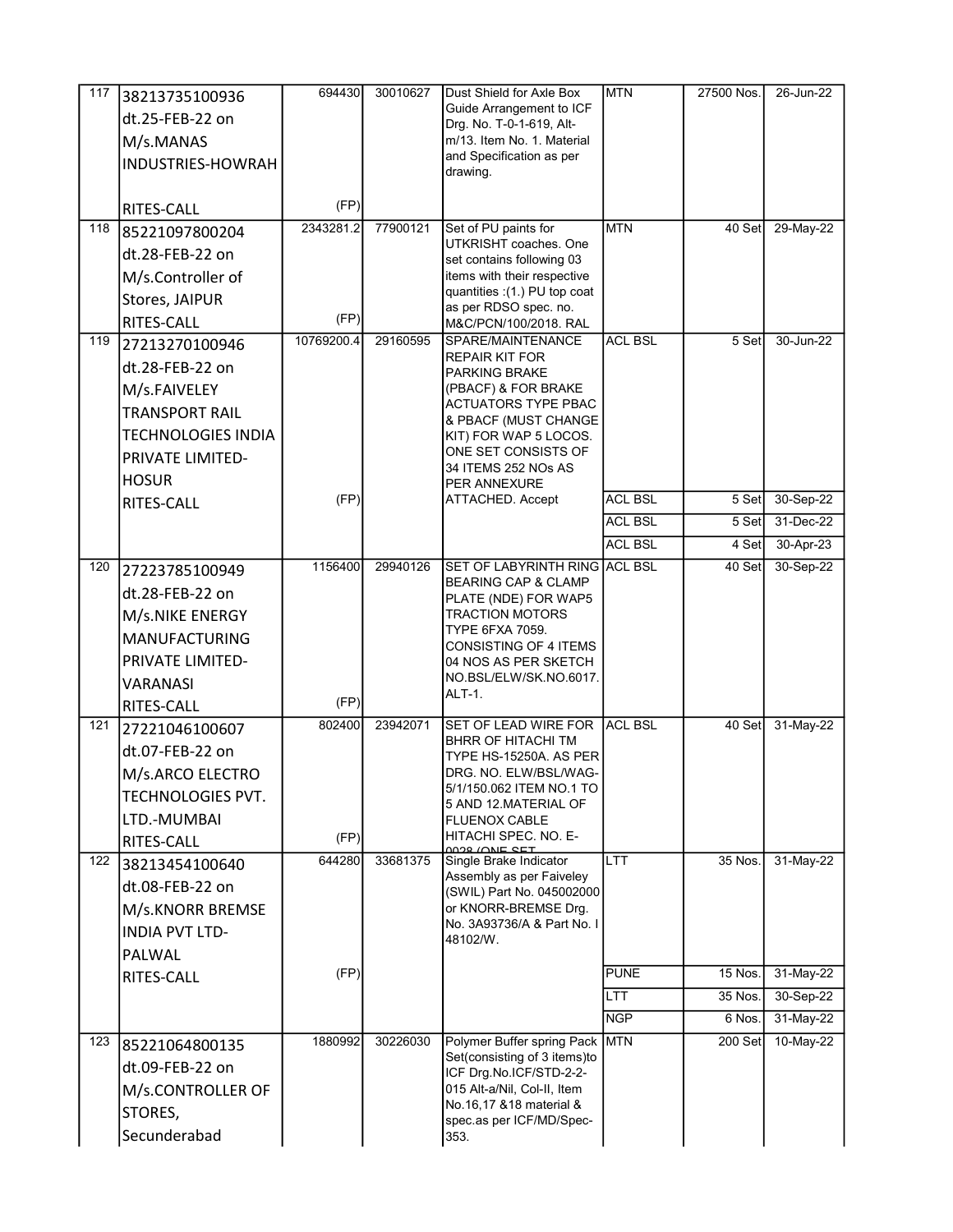|     | RITES-CALL                   | (FP)       |          |                                                         |                 |           |           |
|-----|------------------------------|------------|----------|---------------------------------------------------------|-----------------|-----------|-----------|
| 124 | 81214340100690               | 785285.28  | 85031185 | Self aligning ball bearing                              | <b>KYN</b>      | 81 Nos.   | 09-Aug-22 |
|     | dt.09-FEB-22 on              |            |          | No. 2204. NOTE:- This item<br>is strictly reserved for  |                 |           |           |
|     | M/s.R K ENGINEERING          |            |          | procurement from RDSO                                   |                 |           |           |
|     | <b>CORPORATION-</b>          |            |          | approved firms only.                                    |                 |           |           |
|     | <b>MUMBAI</b>                |            |          |                                                         |                 |           |           |
|     |                              |            |          |                                                         |                 |           |           |
|     | RITES-CALL                   | (FP)       |          |                                                         | <b>ACL BSL</b>  | 843 Nos.  | 09-Aug-22 |
|     |                              |            |          |                                                         | AQ              | 12 Nos.   | 09-Aug-22 |
| 125 | 38212235100725               | 7077196.06 | 30010755 | <b>HIGH CAPACITY HYTREL</b>                             | <b>MTN</b>      | 2280 Nos. | 30-Sep-22 |
|     | dt.11-FEB-22 on              |            |          | LOWER WASHER FOR<br>PRIMARY SUSPENSION                  |                 |           |           |
|     | M/s.POWER MOULD-             |            |          | TO RDSO DRG. NO. CG-K                                   |                 |           |           |
|     | <b>DAMAN</b>                 |            |          | 4059, ALT.4 MATERIAL                                    |                 |           |           |
|     | RITES-CALL                   | (FP)       |          | AND SPECIFICATION TO<br>RDSO SPECN. NO. C-              | <b>MTN</b>      | 2281 Nos. | 31-May-23 |
| 126 | 36221904100785               | 1189829.4  | 46120129 | "PORCELAIN STAY-ARM                                     | <b>WAGON/BS</b> | 551 Nos.  | 31-Dec-22 |
|     | dt.16-FEB-22 on              |            |          | <b>INSULATOR [MINIMUM</b><br>C.D. 1050 MM] [R.I.6000-2] |                 |           |           |
|     | M/s.MODERN                   |            |          | AS PER RDSO                                             |                 |           |           |
|     | <b>INSULATORS LTD.-</b>      |            |          | SPECN.NO.TI/SPC/OHE/I                                   |                 |           |           |
|     | <b>ABUROAD</b>               |            |          | NS/0070[4/2007] WITH A &<br>C SLIP NO. 1 & 2 OR         |                 |           |           |
|     | RITES-CALL                   | (FP)       |          | LATEST. [As on date of                                  |                 |           |           |
| 127 | 36221906100786               | 2737600    | 46050103 | 25 kV EARTHING                                          | WAGON/BS        | 272 Nos.  | 31-Dec-22 |
|     | dt.16-FEB-22 on              |            |          | /DISCHARGE ROD<br>ASSEMBLY, AS PER                      |                 |           |           |
|     | M/s.POWER                    |            |          | <b>RDSO</b>                                             |                 |           |           |
|     | <b>EQUIPMENT CO.-</b>        |            |          | SPECN.NO.ETI/OHE/51(9/                                  |                 |           |           |
|     | <b>HOWRAH</b>                |            |          | 87) WITH A & C SLIP<br>NO.1. FIRMS OFFER: 25            |                 |           |           |
|     | RITES-CALL                   | (FP)       |          | kV                                                      | <b>KALVA</b>    | 18 Nos.   | 31-Dec-22 |
| 128 | 41211486100842               | 11542113.4 | 40206830 | EADTHING/DISCHADCE<br>Polyimide covered copper          | <b>TMW</b>      | 8836 Kgs. | 31-Dec-22 |
|     | dt.20-FEB-22 on              |            |          | conductor, dimension of<br>bare copper size 6.9         |                 |           |           |
|     | M/s.VIMLESH                  |            |          | plus/minus 0.07 mm x 3.30                               |                 |           |           |
|     | <b>INDUSTRIES PVT .LTD.-</b> |            |          | plus/minus 0.05 mm and                                  |                 |           |           |
|     | <b>SONEPAT</b>               |            |          | corner radius 0.8<br>plus/minus 0.10mm                  |                 |           |           |
|     | RITES-CALL                   | (FP)       |          | dimension over 2/3 positive                             |                 |           |           |
| 129 | 38221016100845               | 882602.24  | 30030286 | Link for Enhanced Capacity                              | <b>MTN</b>      | 832 Nos.  | 22-Jun-22 |
|     | dt.21-FEB-22 on              |            |          | Screw Coupling to RDSO<br>Drg. No. SK-99002 Alt-5,      |                 |           |           |
|     | M/s.LALBABA                  |            |          | Item No.1 Material and                                  |                 |           |           |
|     | <b>INDUSTRIAL</b>            |            |          | Specification : RDSO Spec.                              |                 |           |           |
|     | <b>CORPORATION</b>           |            |          | No. C-9505, Rev. Aug.<br>2001.                          |                 |           |           |
|     | <b>PRIVATE LTD.-</b>         |            |          |                                                         |                 |           |           |
|     | <b>HOWRAH</b>                |            |          |                                                         |                 |           |           |
|     | RITES-CALL                   | (FP)       |          |                                                         |                 |           |           |
| 130 | 27223333800964               | 2631872    | 29010032 | <b>TAPPER ROLLER</b>                                    | <b>ACL BSL</b>  | 32 Nos.   | 31-May-22 |
|     | dt.28-FEB-22 on              |            |          | <b>BEARING UNIT TBU-150</b><br><b>SKF NO</b>            |                 |           |           |
|     | M/s.Principal Chief          |            |          | 1639457A(150X250X160)A                                  |                 |           |           |
|     | Materials Manager,           |            |          | S PER ABB DRG.NO.1A                                     |                 |           |           |
|     | CLW, Chittaranjan            |            |          | 016-01494 FOR WAP5<br>LOCO.                             |                 |           |           |
|     | RITES-CALL                   | (FP)       |          |                                                         |                 |           |           |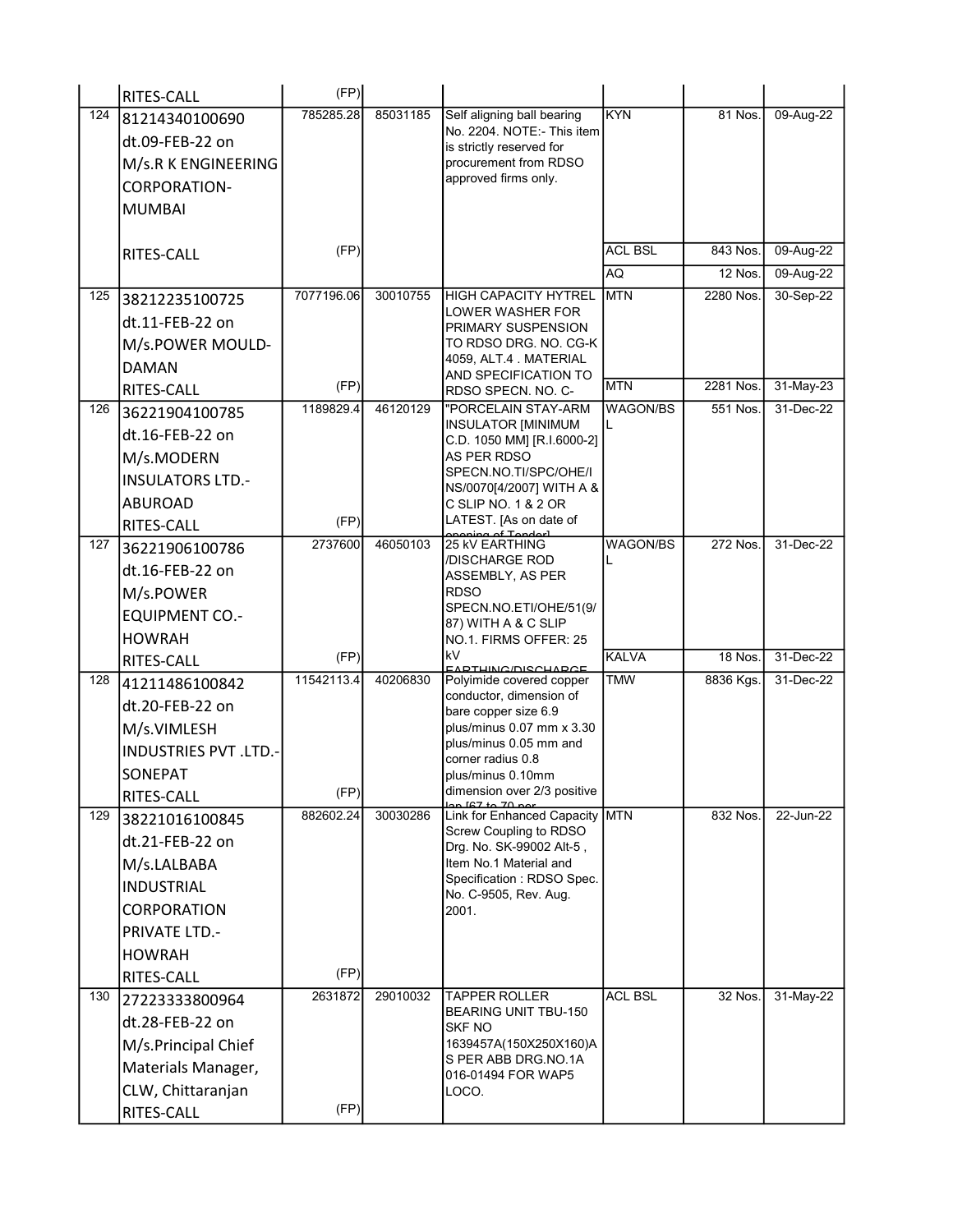| 131 | 38223216100636<br>dt.08-FEB-22 on<br>M/s.EASTERN<br><b>FABRITECH PVT LTD-</b><br><b>RAIPUR</b><br>RITES-CALL         | 524864<br>(FP) | 38125225 | COUPLER ROD (FOR AIR WAGON/BS<br><b>BRAKE) FOR BOXN</b><br>WAGON TO RDSO'S DRG.<br>NO. WD-00046-S-01, ITEM<br>NO. 1, ALT-5 MATERIAL<br>SHOULD BETO IS:2062-<br>2011, AMENDMENT NO.1<br>OF NOV.2012, GR. E 250 |                                  | 800 Nos.                    | 28-Mar-22                                        |
|-----|----------------------------------------------------------------------------------------------------------------------|----------------|----------|---------------------------------------------------------------------------------------------------------------------------------------------------------------------------------------------------------------|----------------------------------|-----------------------------|--------------------------------------------------|
| 132 | 38223031100649<br>dt.08-FEB-22 on<br>M/s.PARASNATH<br><b>ENTERPRISES-NEW</b><br><b>DELHI</b><br>RITES-CALL           | 708000<br>(FP) | 30011231 | <b>GUIDE BUSH FOR AXLE</b><br>BOX GUIDE ARRGT. TO<br>ICF DRG.NO. T-0-1-634.<br>ALT-k/7, ITEM NO.2.<br><b>MATERIAL AND</b><br>SPECIFICATION : RDSO<br>SPECN. NO.C- 8215 REV-<br>2, AMDT-1 OF APRIL-<br>1002    | <b>MTN</b>                       | 4000 Nos.                   | 11-Mar-22                                        |
| 133 | 38212164100652<br>dt.09-FEB-22 on<br>M/s.NUTECH<br><b>ENGINEERING</b><br>COMPANY-HOWRAH                              | 2489092        | 37451741 | KIT FOR DOOR FITTING<br>CONSISTING OF 15<br><b>ITEMS AS PER</b><br>ANNEXURE ATTACHED.<br><b>MATERIAL AND</b><br>SPECIFICATION AS PER<br>DRAWING                                                               | <b>WAGON/BS</b><br>L             | 53 Set                      | 31-Oct-22                                        |
|     | RITES-CALL                                                                                                           | (FP)           |          |                                                                                                                                                                                                               | <b>WAGON/BS</b>                  | 53 Set                      | 31-May-23                                        |
| 134 | 43211227100702<br>dt.10-FEB-22 on<br>M/s.MYSORE<br><b>THERMO ELECTRIC</b><br><b>PVT LIMITED-</b><br><b>BANGALORE</b> | 6299383.04     | 45170435 | <b>LEAD ACID BATTERIES</b><br>OF 110 VOLTS, 75AH<br>CAPACITY,<br>CONFORMING TO RDSO<br>SPECN. No.<br>PE/EMU/SPEC/0014-2000<br>REV 'O' OR LATEST WITH<br>AMENDMENT No. 1 & 2.<br><b>MICROTEX Low</b>           | <b>ACL BSL</b>                   | 10 Set                      | 30-Jun-22                                        |
|     | RITES-CALL                                                                                                           | (FP)           |          | Maintenance Lead Acid                                                                                                                                                                                         | <b>ACL BSL</b>                   | 10 Set                      | 30-Sep-22                                        |
|     |                                                                                                                      |                |          | Battery set of 110V                                                                                                                                                                                           | <b>ACL BSL</b><br><b>ACL BSL</b> | 10 Set<br>13 Set            | 31-Dec-22                                        |
| 135 | 27212386100762<br>dt.15-FEB-22 on<br>M/s.RIVER<br><b>ENGINEERING PVT</b><br>LTD-GREATER NOIDA<br>RITES-CALL          | 512828<br>(FP) | 23569657 | Notching Complete AS<br>PER M/S. BOMBARDIER<br>Pt. No. A2212, Drg. No. AG-<br>417258-R1, spare for air<br>motor of tap changer type<br>No. 32. HSN 853890                                                     | KYN<br><b>ACL BSL</b><br>AQ      | 5 Nos.<br>14 Nos.<br>1 Nos. | 31-Mar-23<br>31-Oct-22<br>31-Oct-22<br>31-Oct-22 |
| 136 |                                                                                                                      | 2890410        | 29948162 | <b>SET OF ROTOR</b>                                                                                                                                                                                           | <b>TMW</b>                       | 23 Set                      | 16-Aug-22                                        |
|     | 27213971100783<br>dt.16-FEB-22 on<br>M/s.TIRUPATI<br><b>ENTERPRISES-NASIK</b><br>RITES-CALL                          | (FP)           |          | <b>STAMPING FOR</b><br>ZIRCONIUM TYPE SHAFT<br>MOUNTED DESIGN<br>ROTOR (SCHEME-I). 1)<br>Main stamping as per CLW<br>drawing no.1TWD.096.010<br>Alt-9 Ref-1 & RDSO<br>rowing no CKEL 4602 Do                  |                                  |                             |                                                  |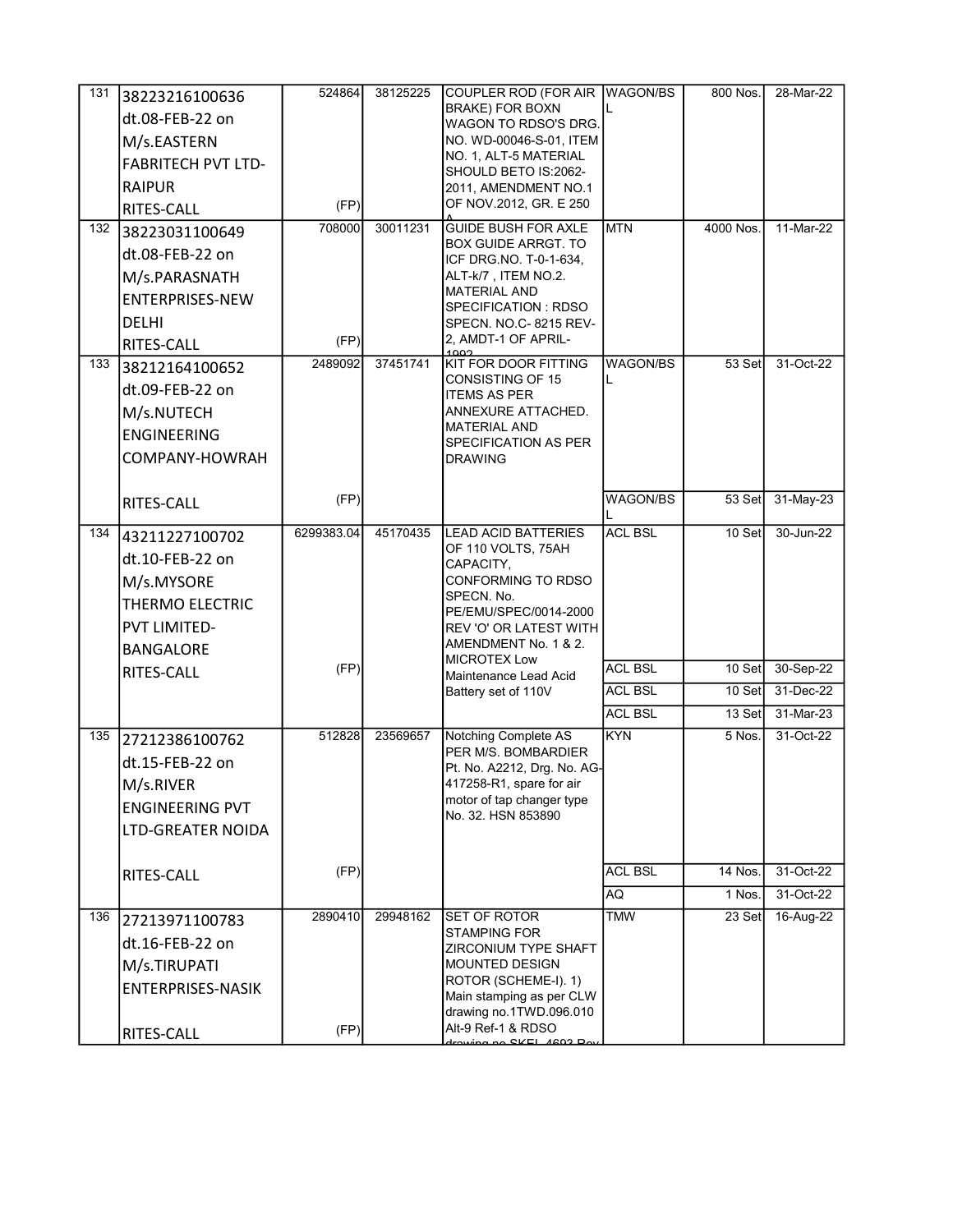| 137 | 27221425100827            | 1501668    | 25648184 | Set of air flow relays                                       | <b>KYN</b>     | 14 Setl   | 30-Jun-22 |
|-----|---------------------------|------------|----------|--------------------------------------------------------------|----------------|-----------|-----------|
|     | dt.18-FEB-22 on           |            |          | comprising of 05 items 08                                    |                |           |           |
|     | M/s.LAXMI                 |            |          | nos. as per sketch no.<br>BSL/ELW/SK NO.9132 ALT <sub></sub> |                |           |           |
|     | CORPORATION-              |            |          | 2. Accepted offer: WIKA                                      |                |           |           |
|     |                           |            |          | <b>MAKE INDFOS BRAND</b>                                     |                |           |           |
|     | <b>MUMBAI</b>             |            |          | <b>SET OF AIR FLOW</b><br>RELAYS, EACH SET                   | <b>ACL BSL</b> |           | 30-Jun-22 |
|     | RITES-CALL                | (FP)       |          | CONSISTING OF 5 ITEM                                         |                | 65 Set    |           |
|     |                           |            |          | 08 NOS.                                                      | AQ             | 5 Set     | 30-Jun-22 |
| 138 | 27223280100844            | 887124     | 29700050 | <b>SWITCH FOR HEAD</b><br>LIGHT INTENSITY USED               | <b>ACL BSL</b> | 29 Nos.   | 30-Jun-22 |
|     | dt.21-FEB-22 on           |            |          | AS ZPRD (POS NO.317)                                         |                |           |           |
|     | M/s.HIND                  |            |          | TYPE-SBM-                                                    |                |           |           |
|     | <b>ENTERPRISES-</b>       |            |          | PS/0/3/S800A20 AS PER<br>CLW SPECIFICATION NO.               |                |           |           |
|     | <b>MUMBAI</b>             |            |          | CLW/ES/3/0075 Alt-A AND                                      |                |           |           |
|     | RITES-CALL                | (FP)       |          | ABB DOCUMENT NO                                              | AQ             | 13 Nos.   | 30-Jun-22 |
| 139 | 27223097200854            | 658263.2   | 25256129 | <b>2EUD 606742 D2402</b><br><b>SET OF MISCELLANOUS</b>       | KYN            | 72 Set    | 31-Dec-22 |
|     | dt.21-FEB-22 on           |            |          | PNEUMATIC RUBBER                                             |                |           |           |
|     |                           |            |          | COMPONENTS FOR 08<br>VALVES FOR AC                           |                |           |           |
|     | M/s.A. K. INDUSTRIES-     |            |          | LOCOMOTIVE(W.S.F.                                            |                |           |           |
|     | <b>KOLKATA</b>            |            |          | PT.NO.) A SET                                                |                |           |           |
|     |                           |            |          | <b>COMPRISING OF</b><br>EIGHTEEN ITEMS 73 NOS AQ             |                |           |           |
|     | RITES-CALL                | (FP)       |          | <u>AS DED SKETCH NA</u>                                      |                | 7 Set     | 31-Dec-22 |
|     |                           |            | 25256907 | <b>SET OF RUBBER</b><br><b>COMPONENT KIT FOR R-</b>          | <b>KYN</b>     | 93 Set    | 31-Dec-22 |
|     |                           |            |          | 6 RELAY VALVE,                                               | <b>ACL BSL</b> | 60 Set    | 31-Dec-22 |
|     |                           |            |          | <b>COMPRISING OF 06</b>                                      | AQ             | 10 Set    | 31-Dec-22 |
|     |                           |            | 25257092 | Set of rubber components                                     | <b>KYN</b>     | 84 Set    | 31-Dec-22 |
|     |                           |            |          | for C3 W distributioN valve<br>as per SKETCH                 | <b>ACL BSL</b> | 75 Set    | 31-Dec-22 |
|     |                           |            |          | no.ELW/BSL/SK. NO.                                           | AQ             | 15 Set    | 31-Dec-22 |
|     |                           |            | 25258930 | MAINTENANCE SET OF                                           | <b>MTN</b>     | $110$ Set | 31-Dec-22 |
|     |                           |            |          | RUBBER COMPONENTS<br>FOR N-1 REDUCING                        | <b>KYN</b>     | 78 Set    | 31-Dec-22 |
|     |                           |            |          | <b>VALVE COMPRISING OF</b>                                   | <b>ACL BSL</b> | 79 Set    | 31-Dec-22 |
|     |                           |            |          | 5 ITEMS, 7 NOS AS                                            | <b>CLA</b>     | 56 Set    | 31-Dec-22 |
|     |                           |            |          | UNDER: 1] O RING 3/4<br>INCHES OD TO WABCO                   | <b>AQ</b>      | 20 Set    | 31-Dec-22 |
|     |                           |            |          | PT NO. 531868 - 02 NOS.                                      | <b>SNPD</b>    | 96 Set    | 31-Dec-22 |
| 140 | 27223517100902            | 3650920    | 29480048 | FILTER ASSLY FOR OIL                                         | <b>ACL BSL</b> | 13 Nos.   | 31-Mar-23 |
|     |                           |            |          | <b>COOLER VENTILATION</b>                                    |                |           |           |
|     | dt.23-FEB-22 on           |            |          | AS PER CLW SPEC                                              |                |           |           |
|     | M/s.VIKRANT               |            |          | NO.CLW/MS/3/012, PART-<br>I.II.III, ALT-5 AND CLW            |                |           |           |
|     | <b>ENGINEERING WORKS-</b> |            |          | DRG NO 1209 11 135 123                                       |                |           |           |
|     | <b>KOLKATA</b>            |            |          | ALT-3 (ABB NO.IA 111-                                        |                |           |           |
|     | RITES-CALL                | (FP)       |          | 00014 & IA 116-0003).                                        | <b>ACL BSL</b> | 13 Nos.   | 31-May-23 |
| 141 | 27223373100947            | 1762448    | 29170060 | <b>SET OF LAMP FOR</b><br>DRIVERS CAB (POS NO                | <b>ACL BSL</b> | 37 Nos.   | 31-Dec-22 |
|     | dt.28-FEB-22 on           |            |          | 325) AND CORRIDOR                                            |                |           |           |
|     | M/s.EIC INDIA-            |            |          | LIGHTING (POS NO.330)                                        |                |           |           |
|     | <b>KOLKATA</b>            |            |          | ALONG WITH FITTING AS<br>PER CLW SPEC NO.                    |                |           |           |
|     | RITES-CALL                | (FP)       |          | CLW/ES/3/0041 AND CLW                                        | AQ             | 3 Nos.    | 31-Dec-22 |
| 142 | 27223242800953            | 5245396.42 | 29100203 | Spheribloc for WAP-7 as                                      | <b>ACL BSL</b> | 360 Nos.  | 31-May-22 |
|     | dt.28-FEB-22 on           |            |          | per RDSO Spec. No: -                                         |                |           |           |
|     | M/s.Principal Chief       |            |          | RDSO/2007/EL/SPEC/0051<br>(Rev.3) & Drawing No: -            |                |           |           |
|     | Materials Manager,        |            |          | IA016-00005 Rev.3.                                           |                |           |           |
|     |                           |            |          |                                                              |                |           |           |
|     | CLW, Chittaranjan         |            |          |                                                              |                |           |           |